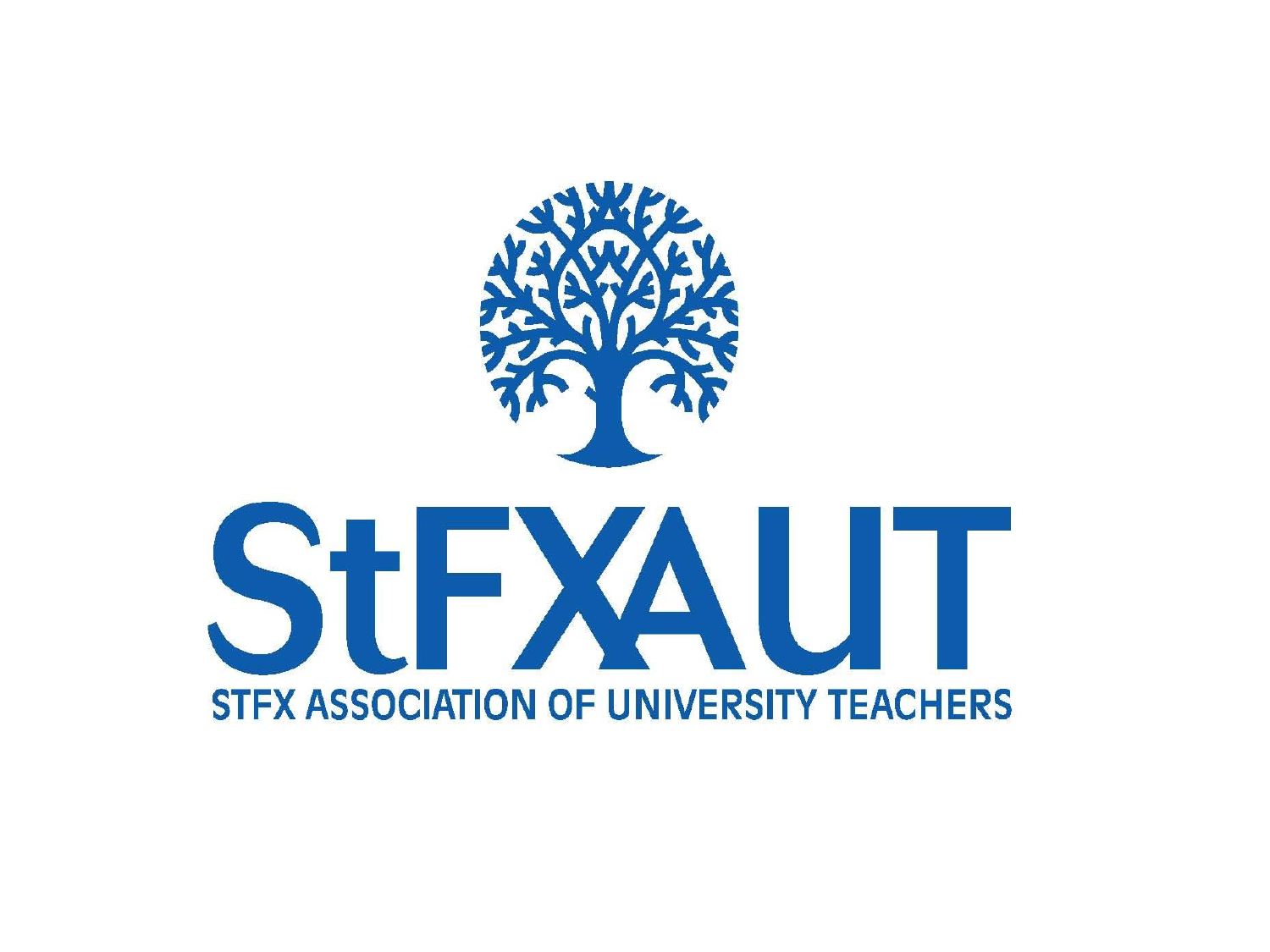## **The Team!**

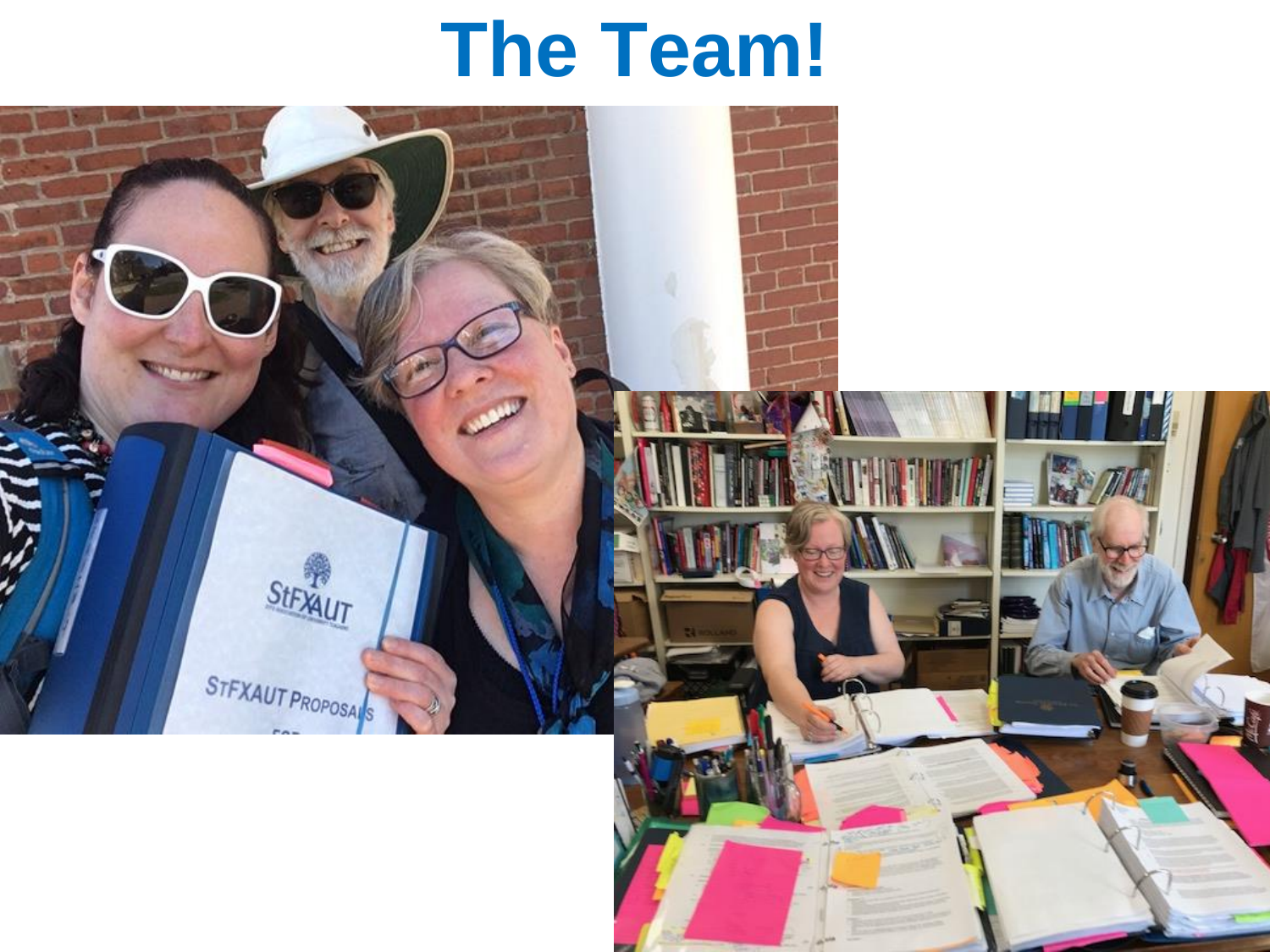# **Preparations**

- **March: CN CAUT training**
- **AUT Survey (Top 3: CG, scheduling & \$)**
- **April: Coffee chats with members (17 hrs)**
- **May: Team CAUT training**
- **May & June: Proposal writing**

• **Consulted throughout the process:**

**CAUT Assigned Contact & AUT lawyer**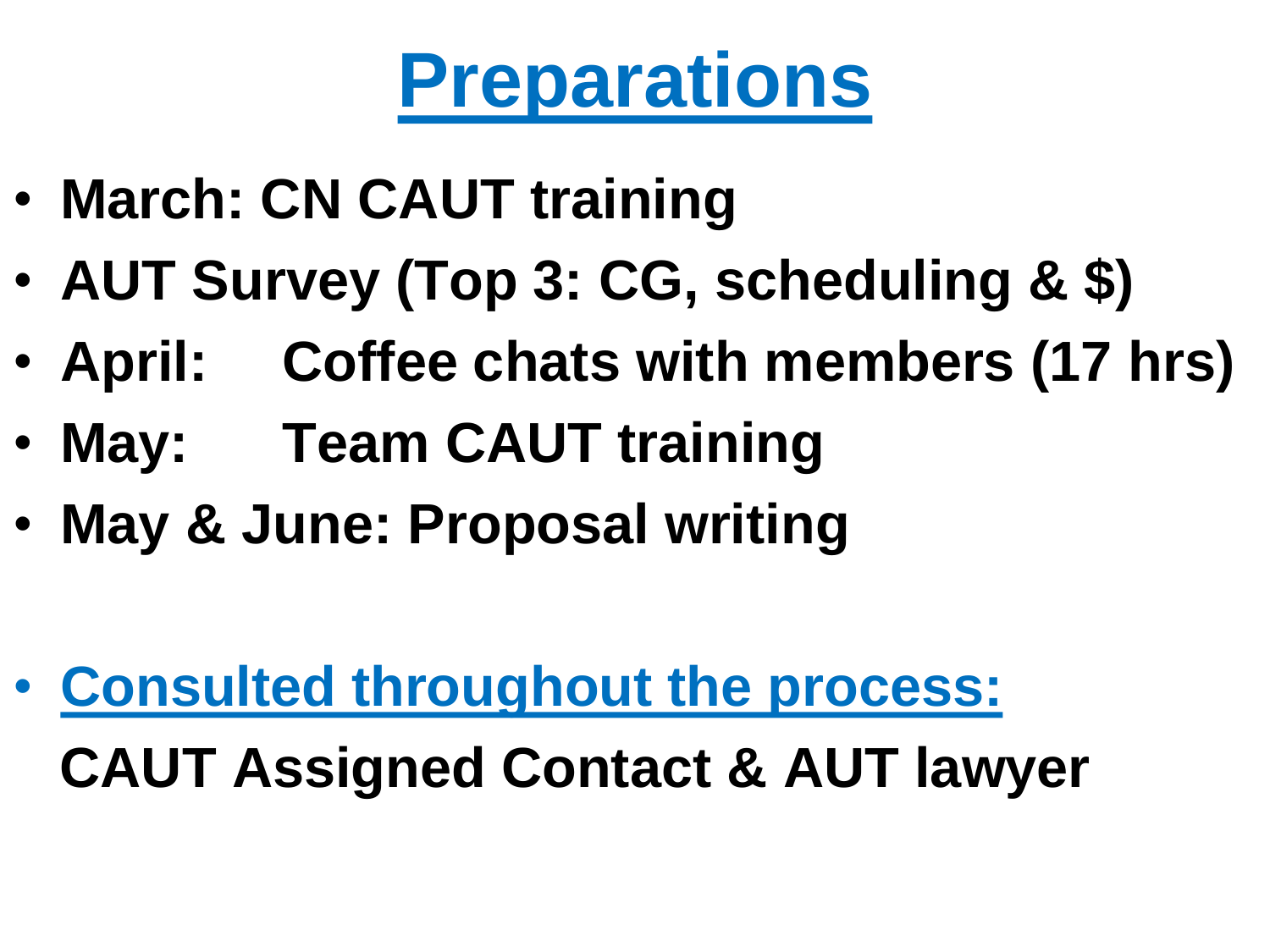# **Negotiation Timeline**

- **June 13- Exchanged Proposals**
- **July 9- Aug 1 (3 days a week for 4 weeks)**
- **Sep 6: 4.5 hrs**
- **Sep 10: 6 hrs**
- **Sep 11: 2 hrs (am)**
- **Sep 11: AUT Exec Ratification**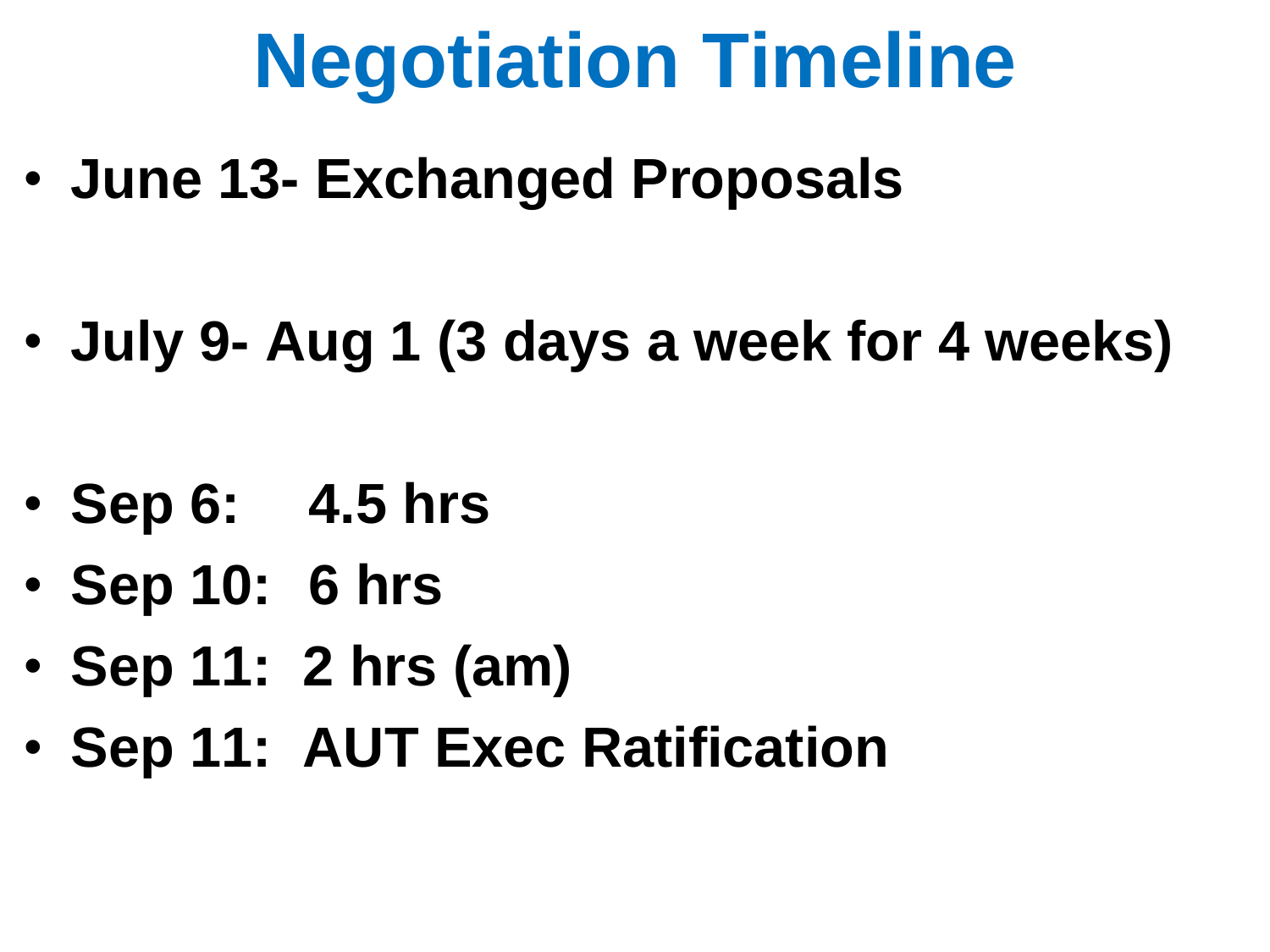# **Acknowledgements**

**Negotiating Support Committee**:

**Rachel Hurst Steven Finbow Christie Lomore Ken MacAulay Mary O!**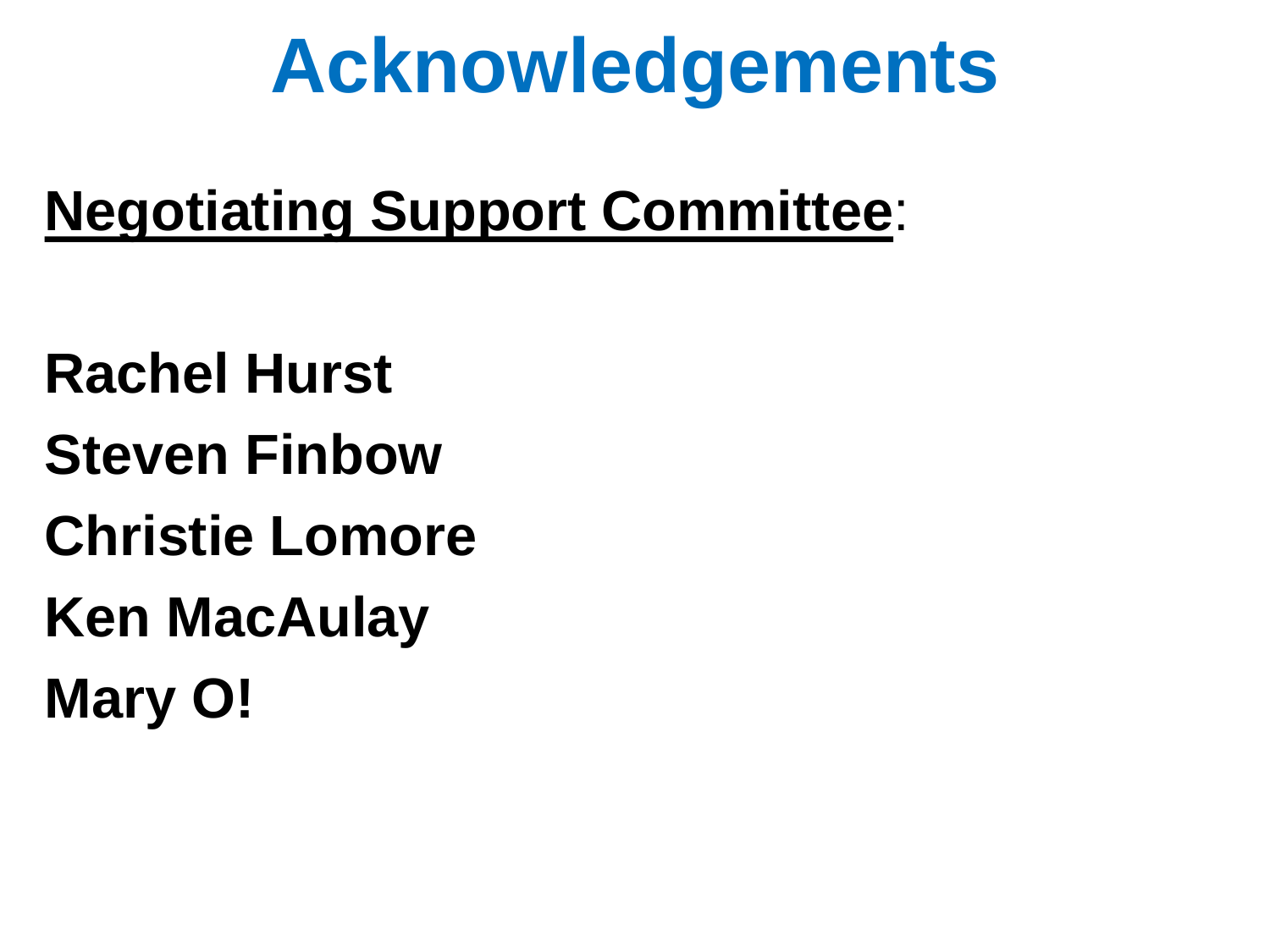

**Mary O (President) Rachel Hurst (VP) Brad Long (Past-pres.) Clare Fawcett (Secretary) Robert van den Hoogen (Treasurer) Martin Sastri (MAL) Chris Frazer (MAL) Bill Walters (MAL) Finbow and Christie Lomore (Co-CGO)**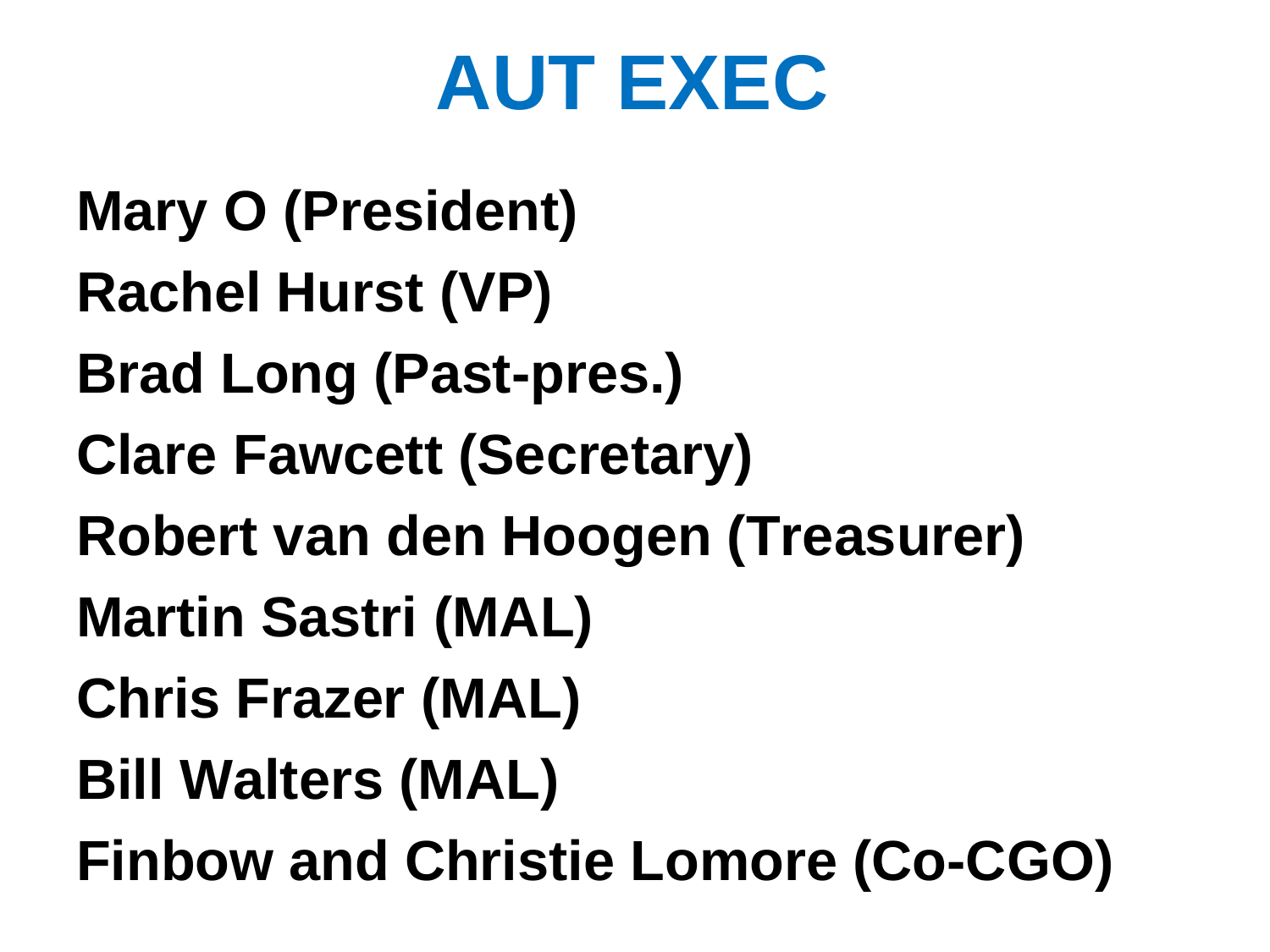# **Contract & Benefits Committee:**

- 
- 
- **Martin Sastri Bob Zecker**
- 
- **Jason Potts**
- **Michael Linkletter**
- **Patricia Budicky**
- **Peter McCormick**
- **Réjeanne Leblanc**
- **Mary O Tara Taylor Bruce Sparks Wendy Panagopoulos**
- **Hatem Ghouma Erika Koch (Survey)**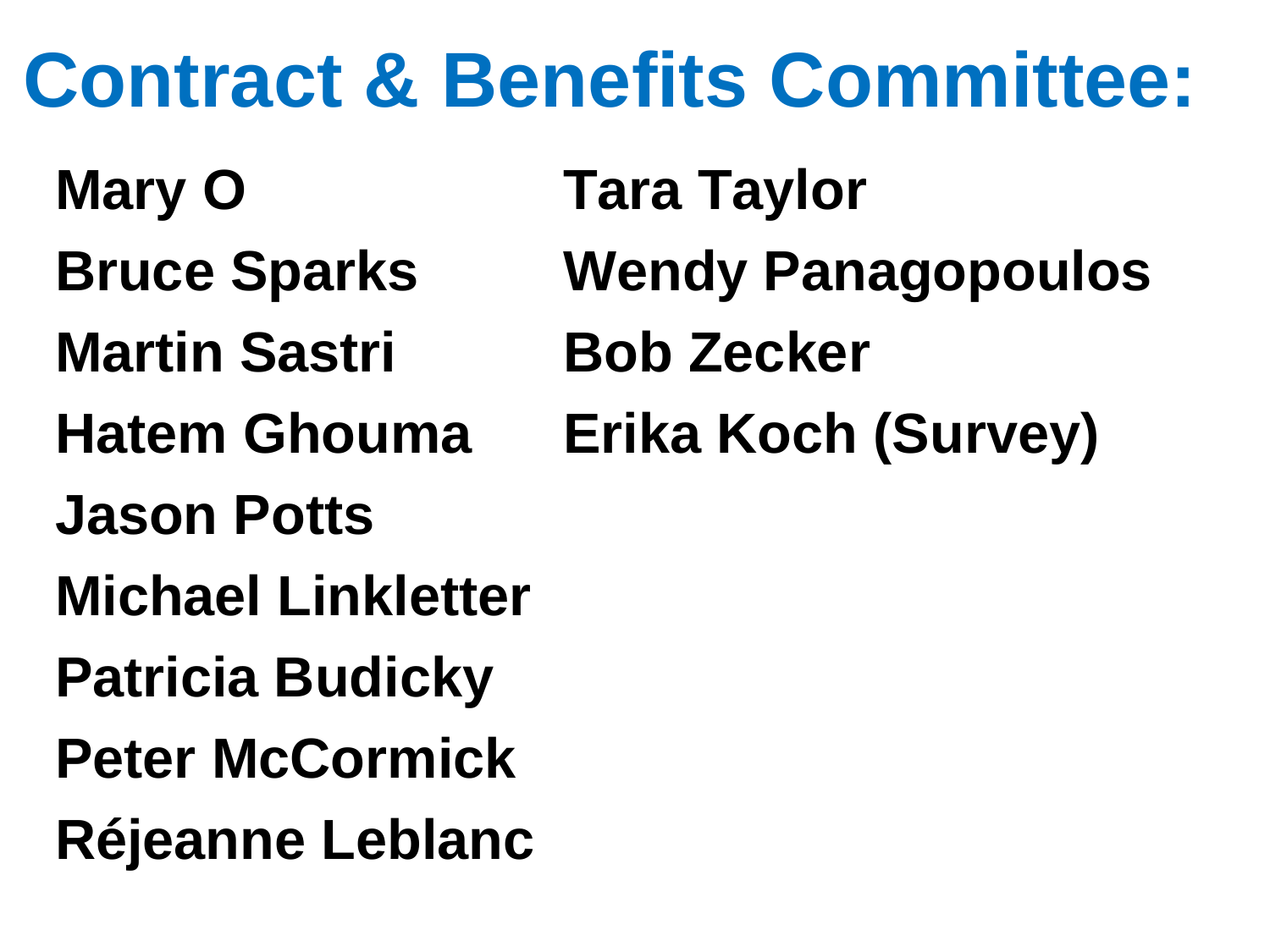**Coady Negotiating Advisory Committee**

**Naima Chowdhury, Yogesh Ghore, Julien Landry & Pauline MacIntosh**

**LOU re P/T security (4th CA)**

**Bruce Sparks & Martin Sastri**

**Research & IP queries during negotiations:**

**Russell Wyeth, Shah Razul & Gerry Marangoni**

**Scheduling- Cory Rushton**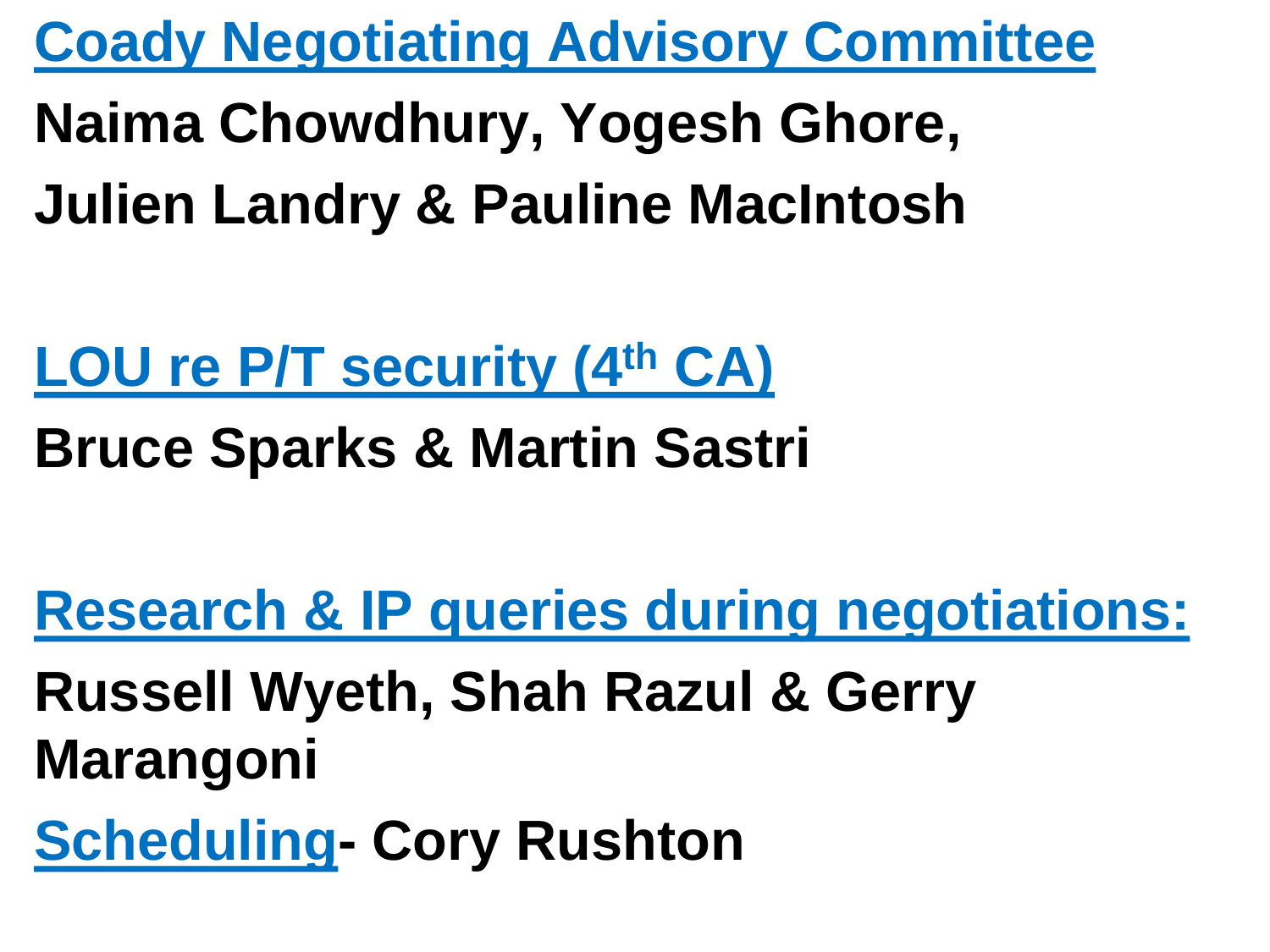

#### **All of SON!**

**SON NE Workload 4th CA LOU:**

**Denise Delorey**

**Daphne Connolly**

**Wendy Panagopoulos**

**Lara MacDonald**

Coffee chats  $\rightarrow$  AVP  $\rightarrow$  SON &AVP  $\rightarrow$  SON **meeting AUT→ Negotiations**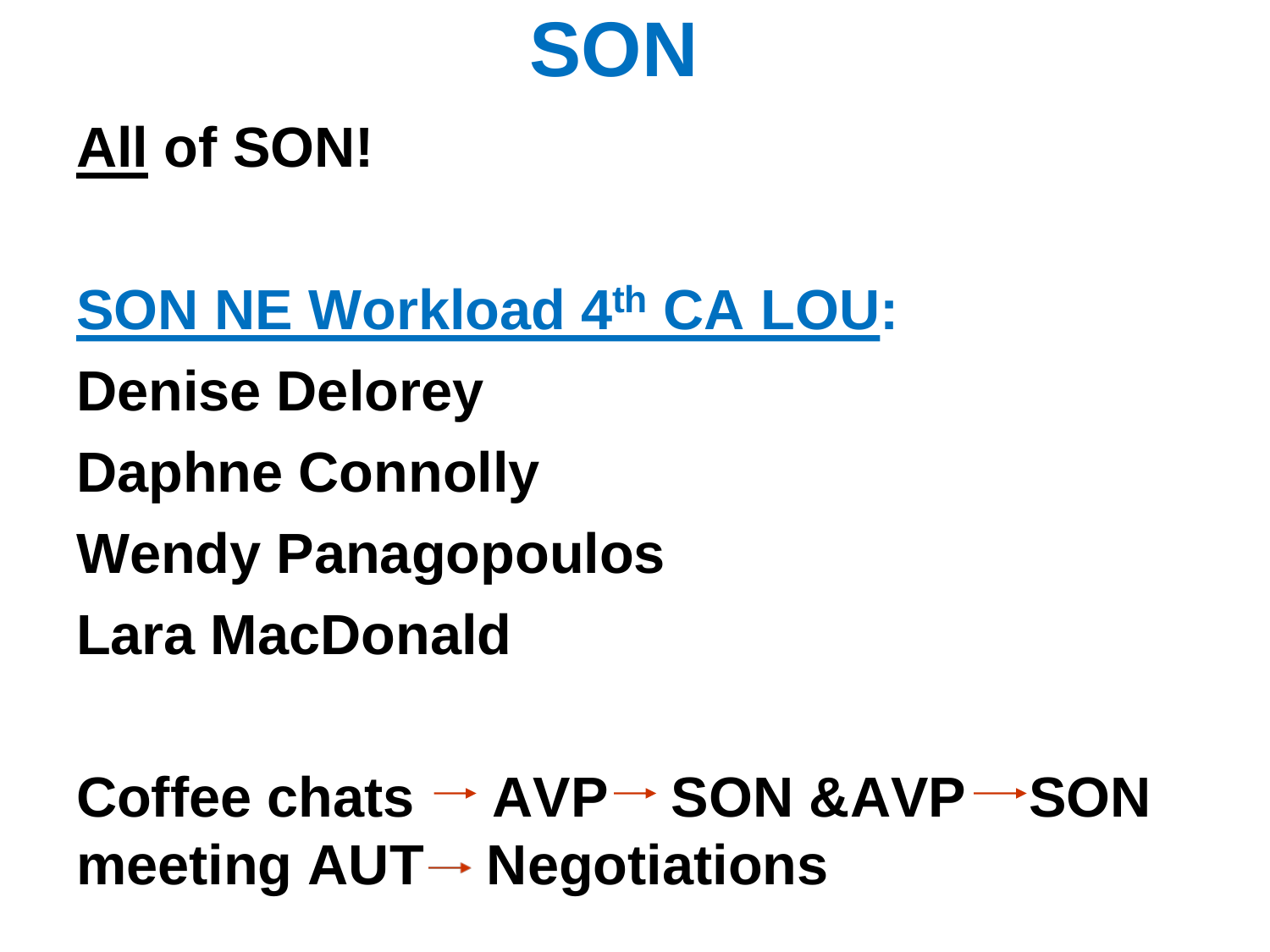## **SUSAN!!!!**

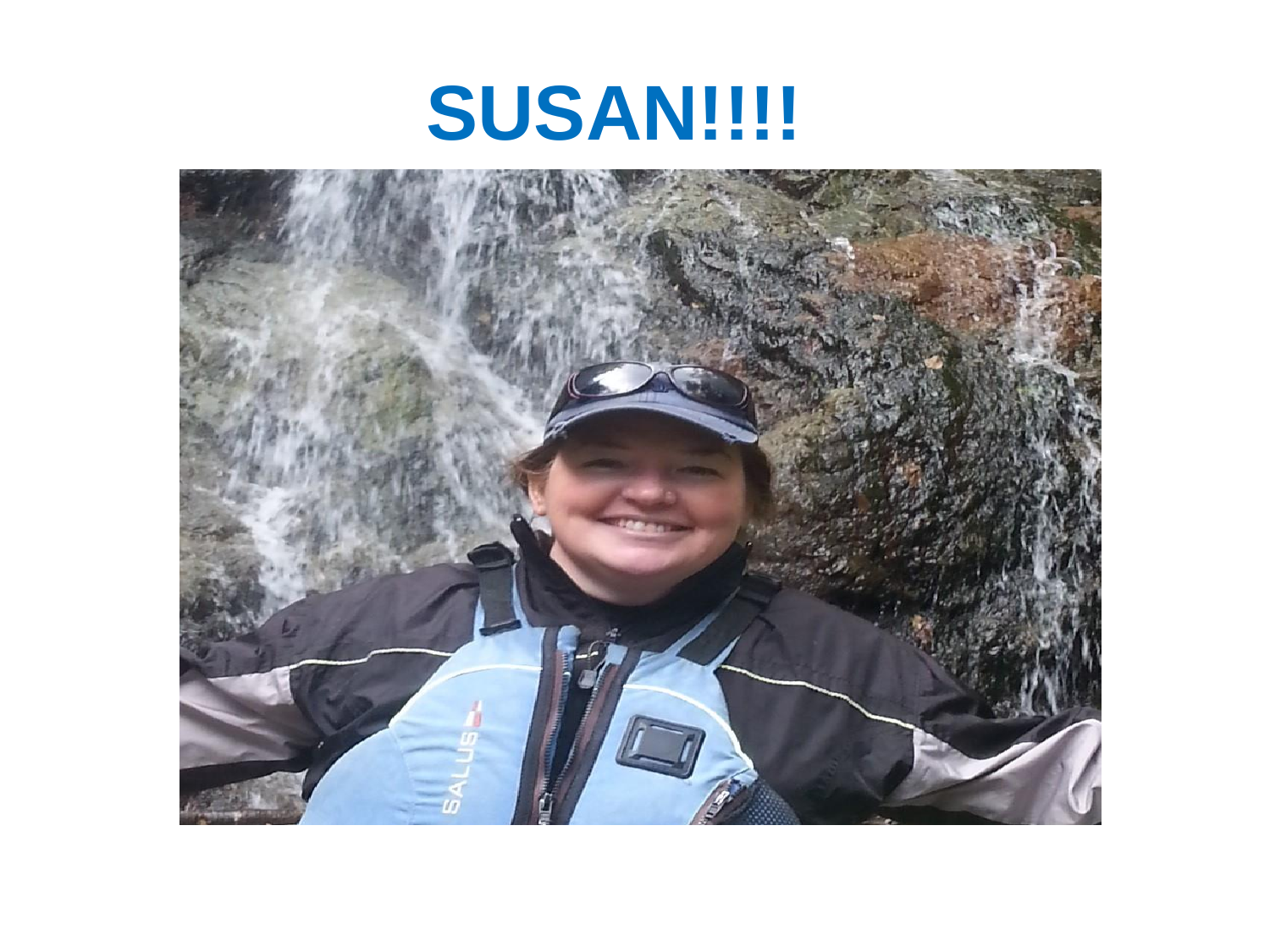#### **What is a ratification meeting?**

- **Opportunity to hear highlights of the tentative agreement (5th CA)**
- **Voting will open at 6pm.**
- **The 5th CA will come in to play only after official member ratification and BOG ratification.**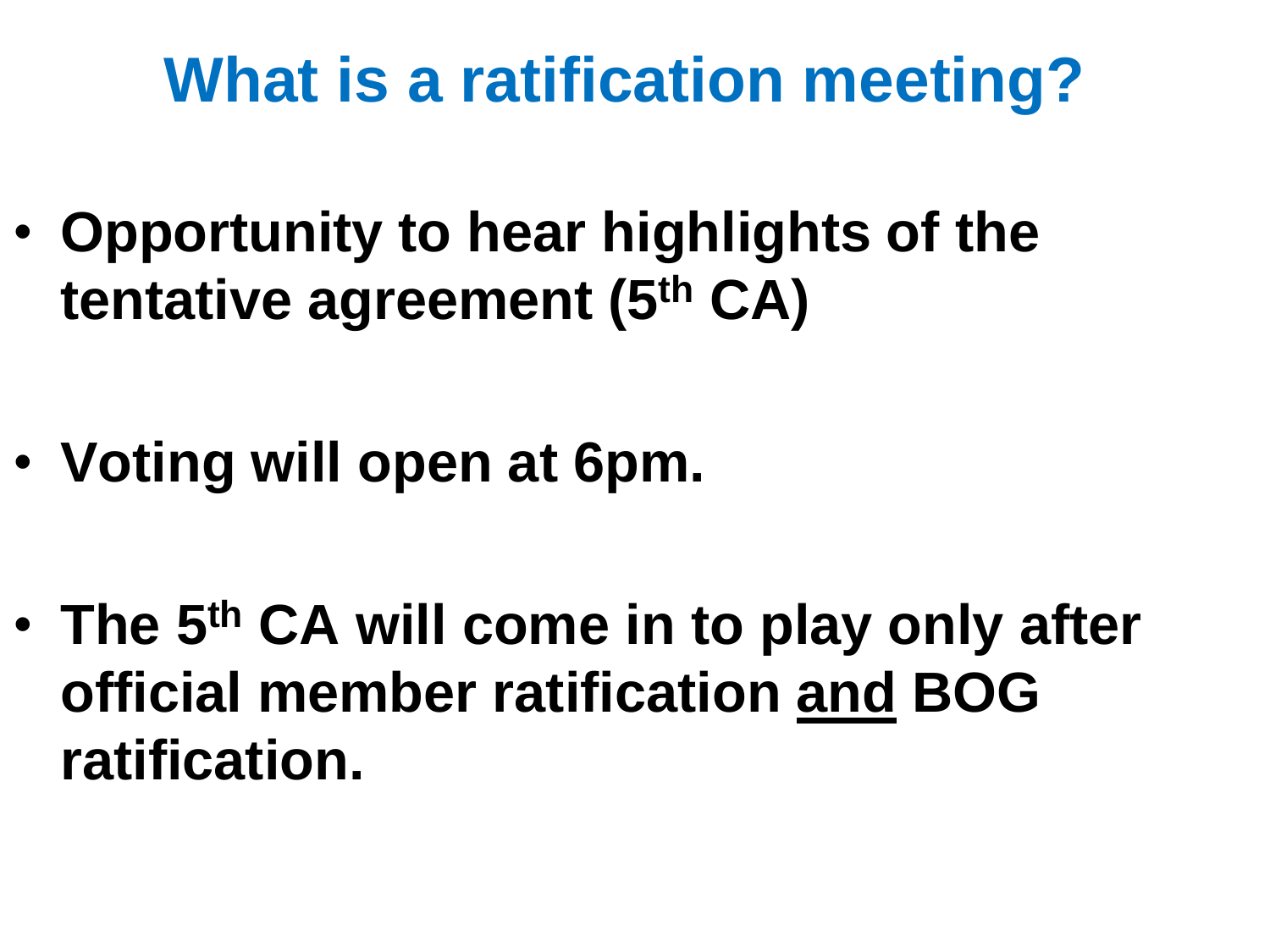

#### **LOU: Letter of Understanding**

#### **MOU: Memorandum of Understanding**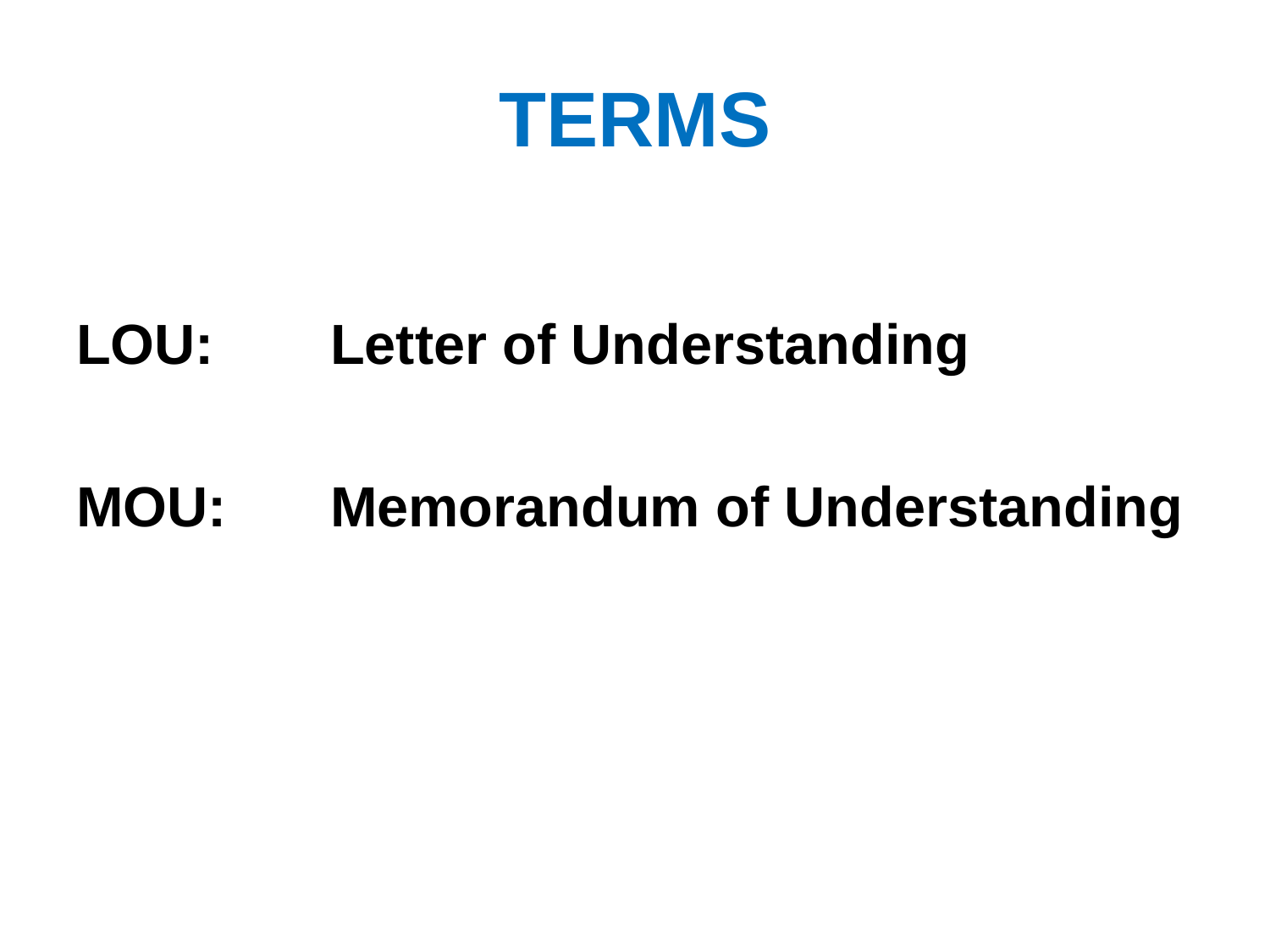# **SEC 1: Overriding**

**Removal of non-gender binary pronouns replaced with gender neutral pronouns.**

- **Commitment to collegiality in 'Recognition' (Article 1.2).**
- **MOU- Gender Pay Equity Audit**

**Letter of Commitment re: Climate Change & AUT appointment on University Sustainability Committee.**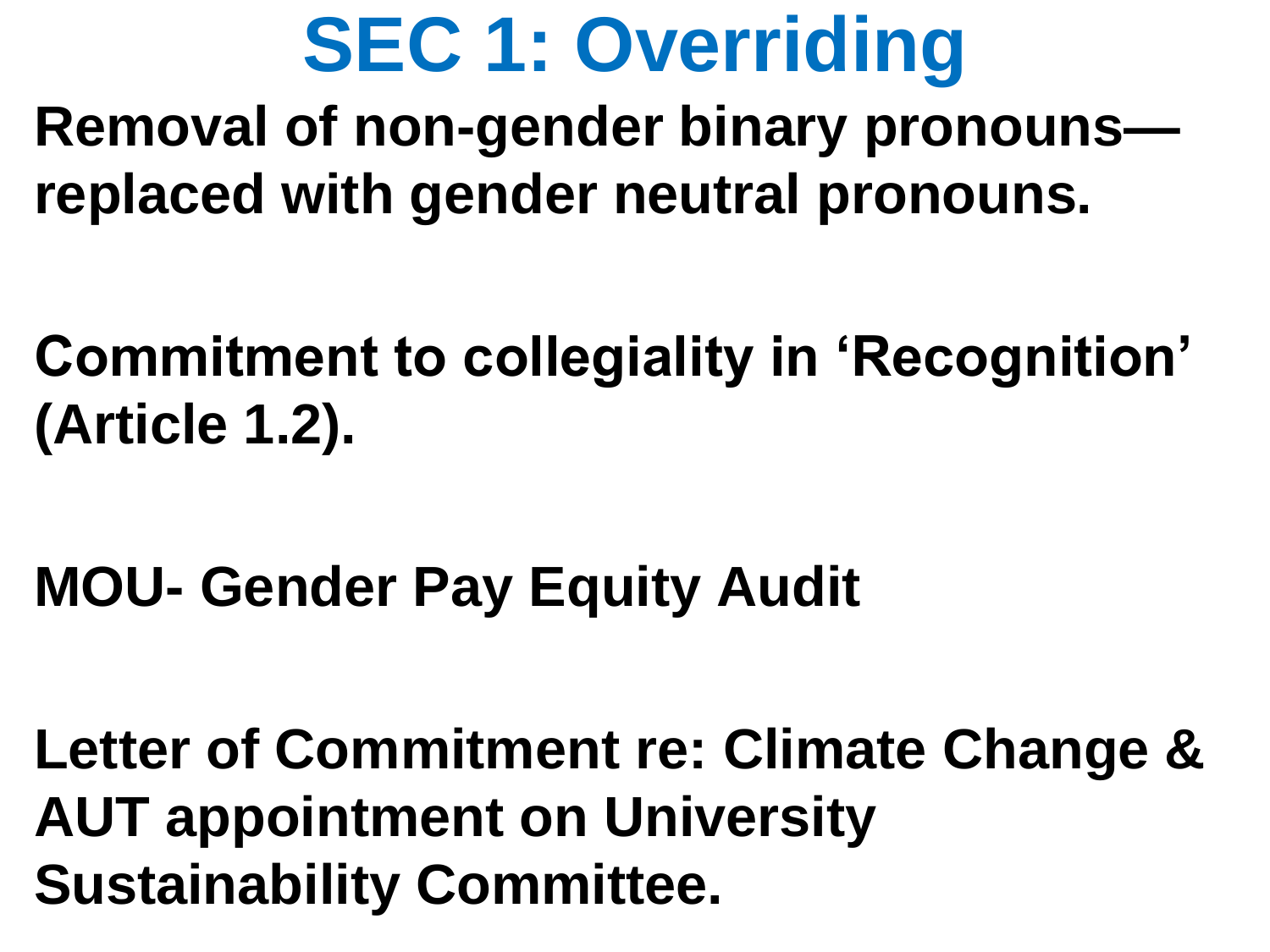## **SEC 1: Overriding**

**Improvement & clarification in** *Pregnancy, Adoptive & Parental Leaves* **( Article 1.9).**

**Addition of Compassionate Care Giver language & Domestic Violence language.**

**P/T: Taught 4 X 3 cr or 450hrs eligible for Health Care Spending Account (\$1200).**

**LTA (9 mos) enrolled in Health, Dental, Emergency Travel & Life Insurance.**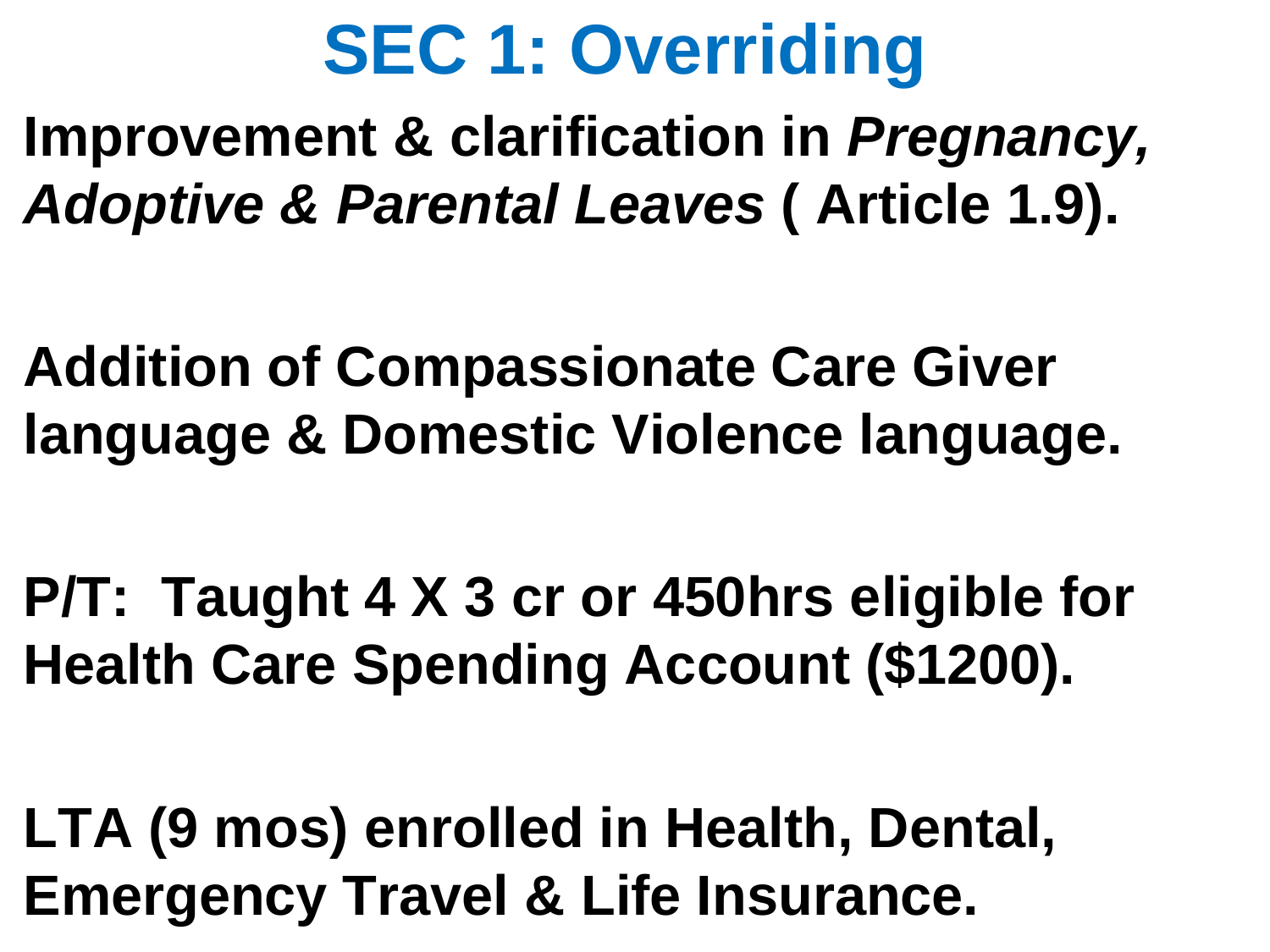# **SEC 1: Overriding**

• **Mandatory EDI Training for FT members (4hrs/year), mandated by NS HR Commission.**

• **Increase to Professional Expense Fund (\$750/year).**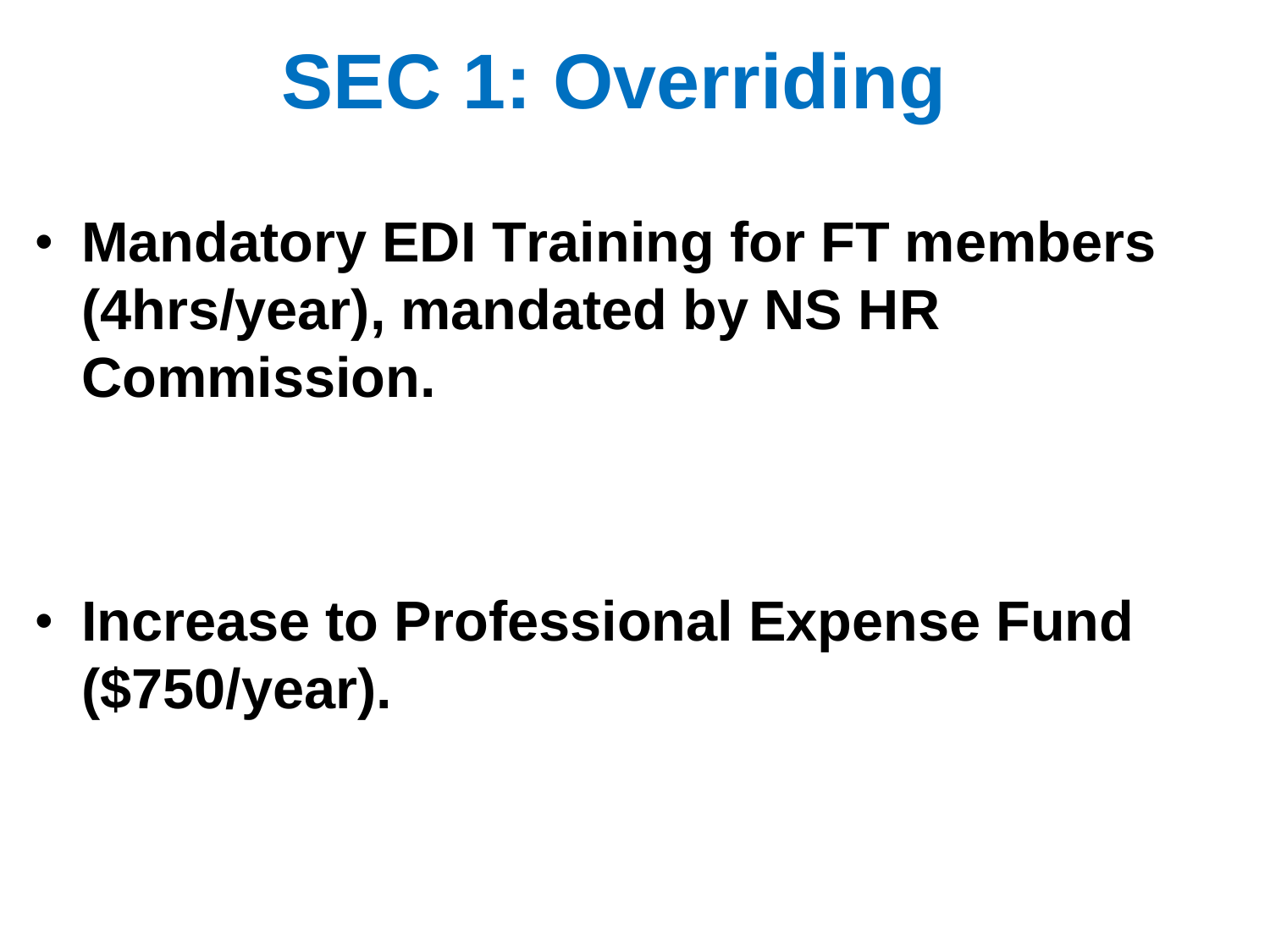## **SEC 8: Dietetic Educators**

- **Moved from LOU to their own section**
- **Clarity in language**
- **Improved language for point system for new hires**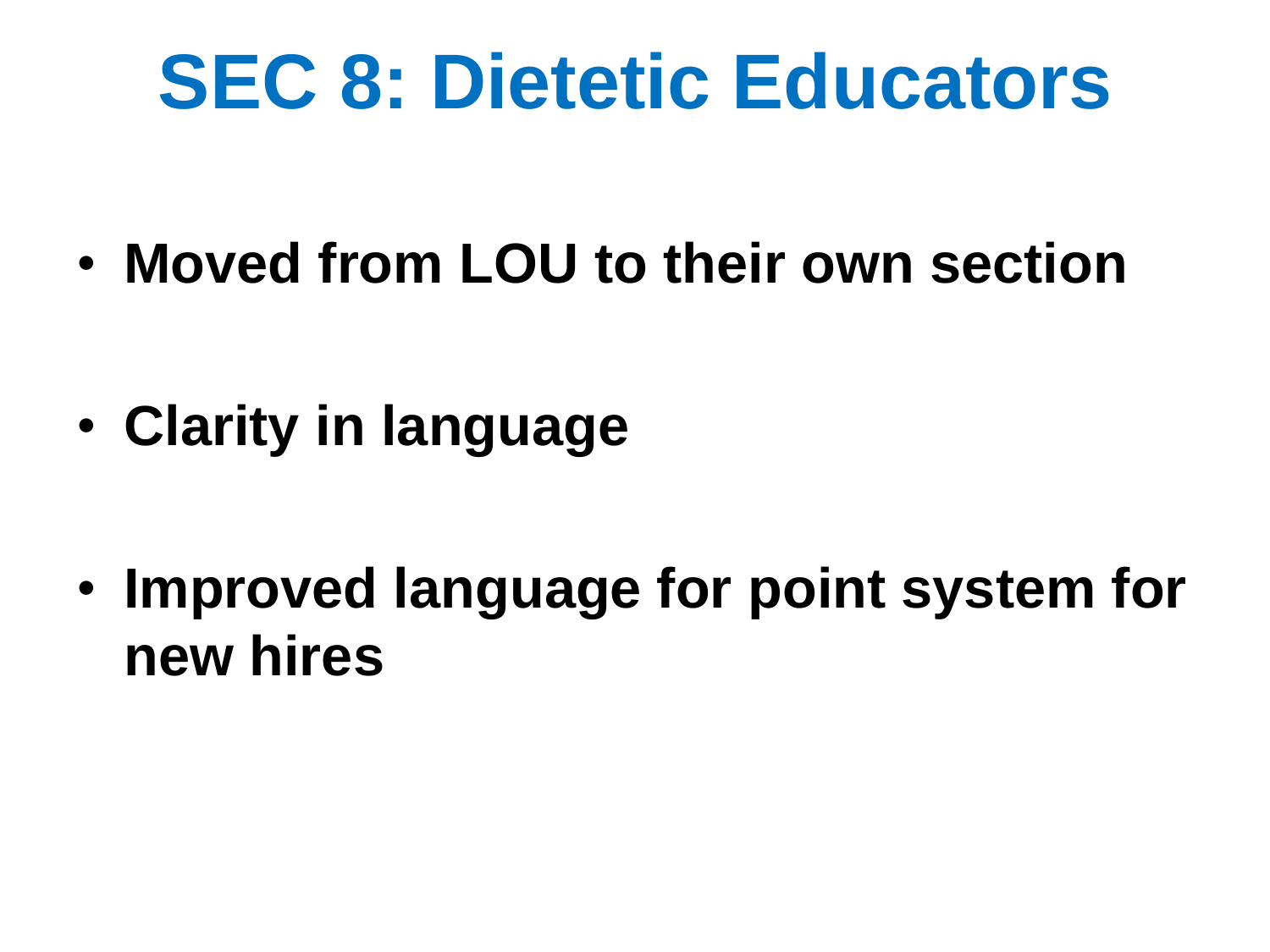## **SEC 7: Learning Skills Instructors**

• **Improved language for recruitment and appointment procedures.** 

- **Creation of a P/T roster.**
- **Improved language re: conditions of employment (i.e. working outside of regular business hours).**

• **Fixed credentials error.**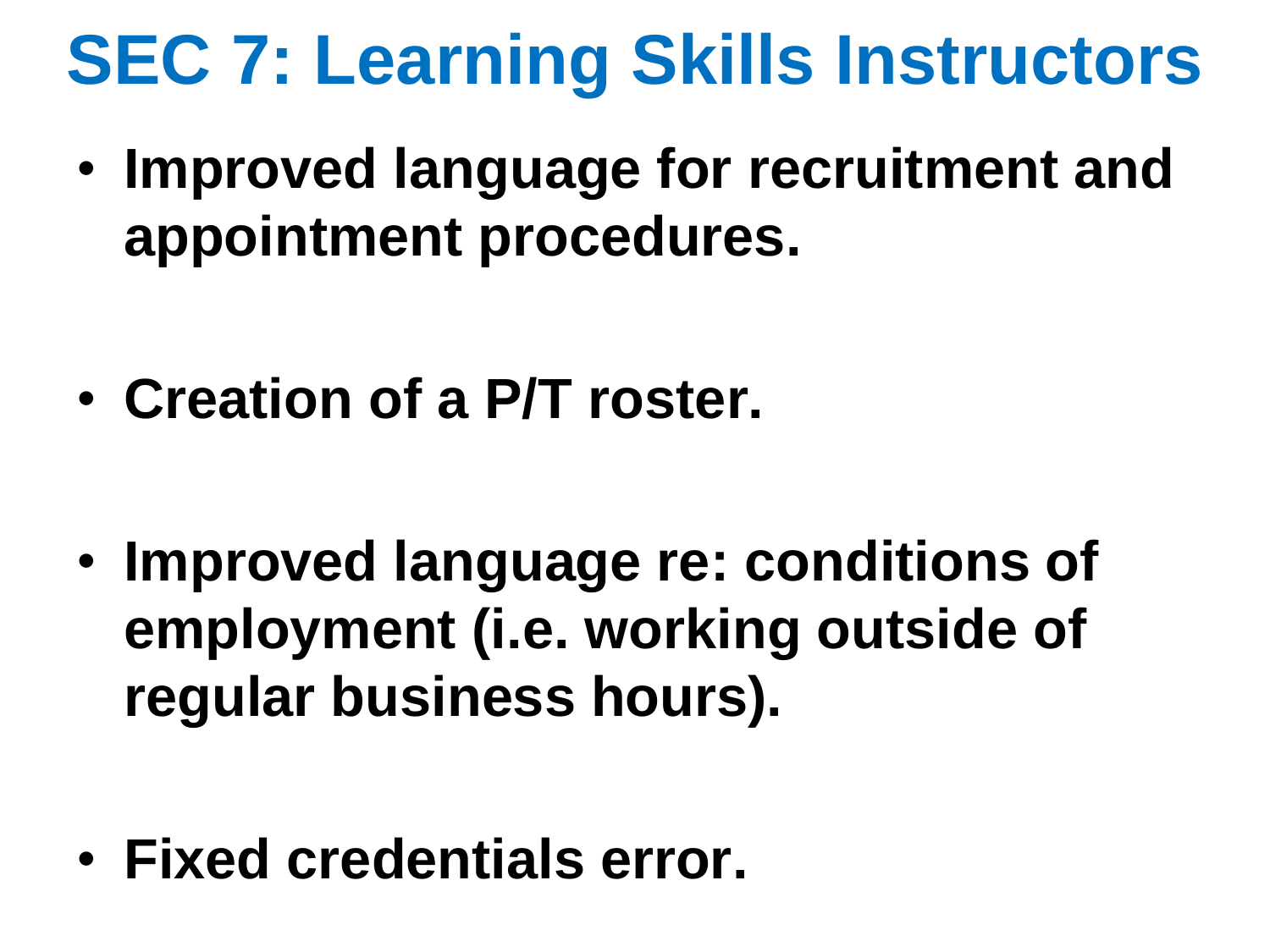• **The Extension Section has been eliminated.** 

• **Extension has been merged with Coady Institute, known as the "Institute"**

• **MOU to protect Extension Member's rights and employment.**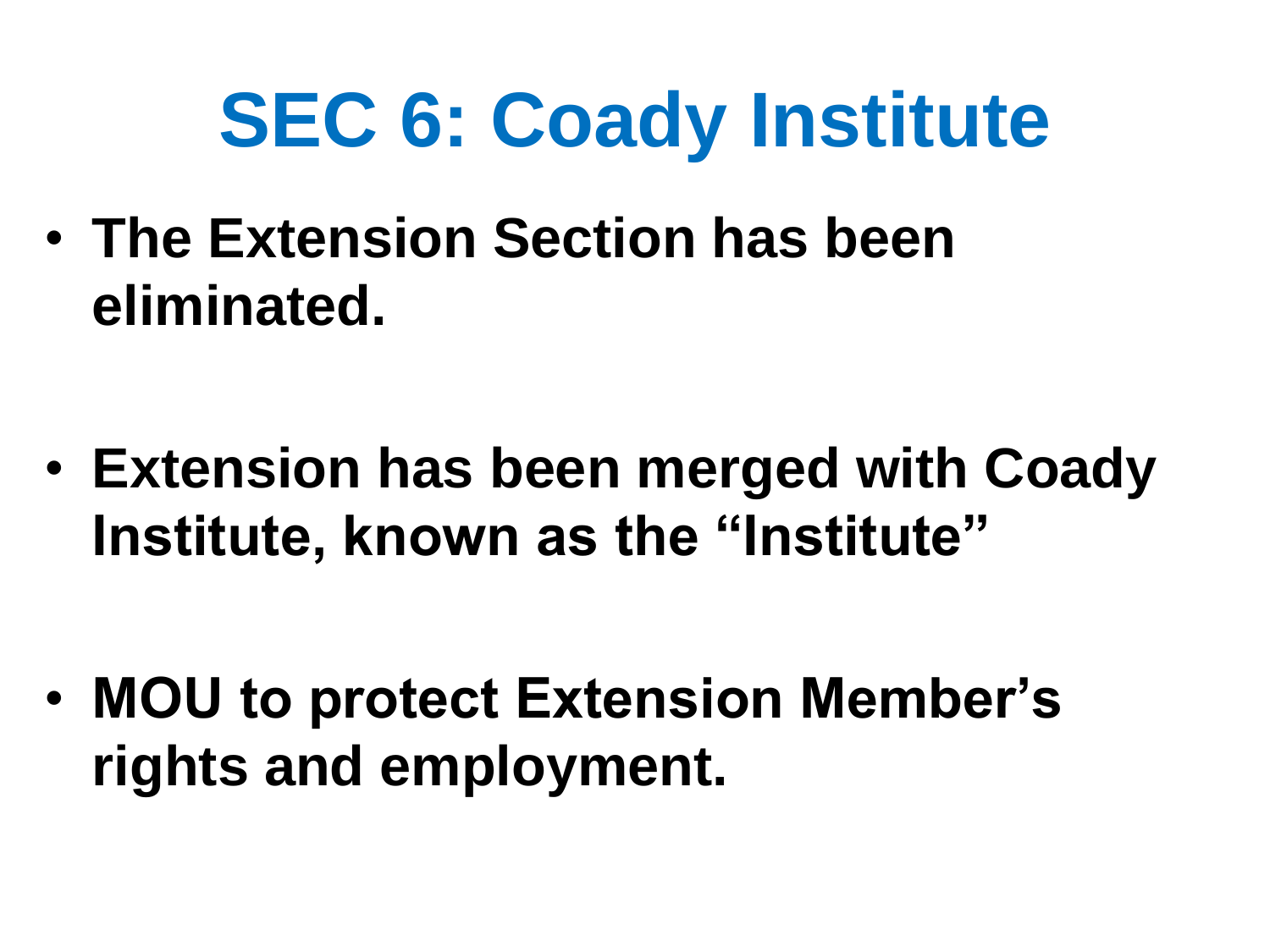• **Modified Responsibilities:** 

- **a) Teaching,**
- **b) Research (Knowledge Building),**
- **c) Partnerships and Capacity Building for Community-led Development,**
- **d) Service.**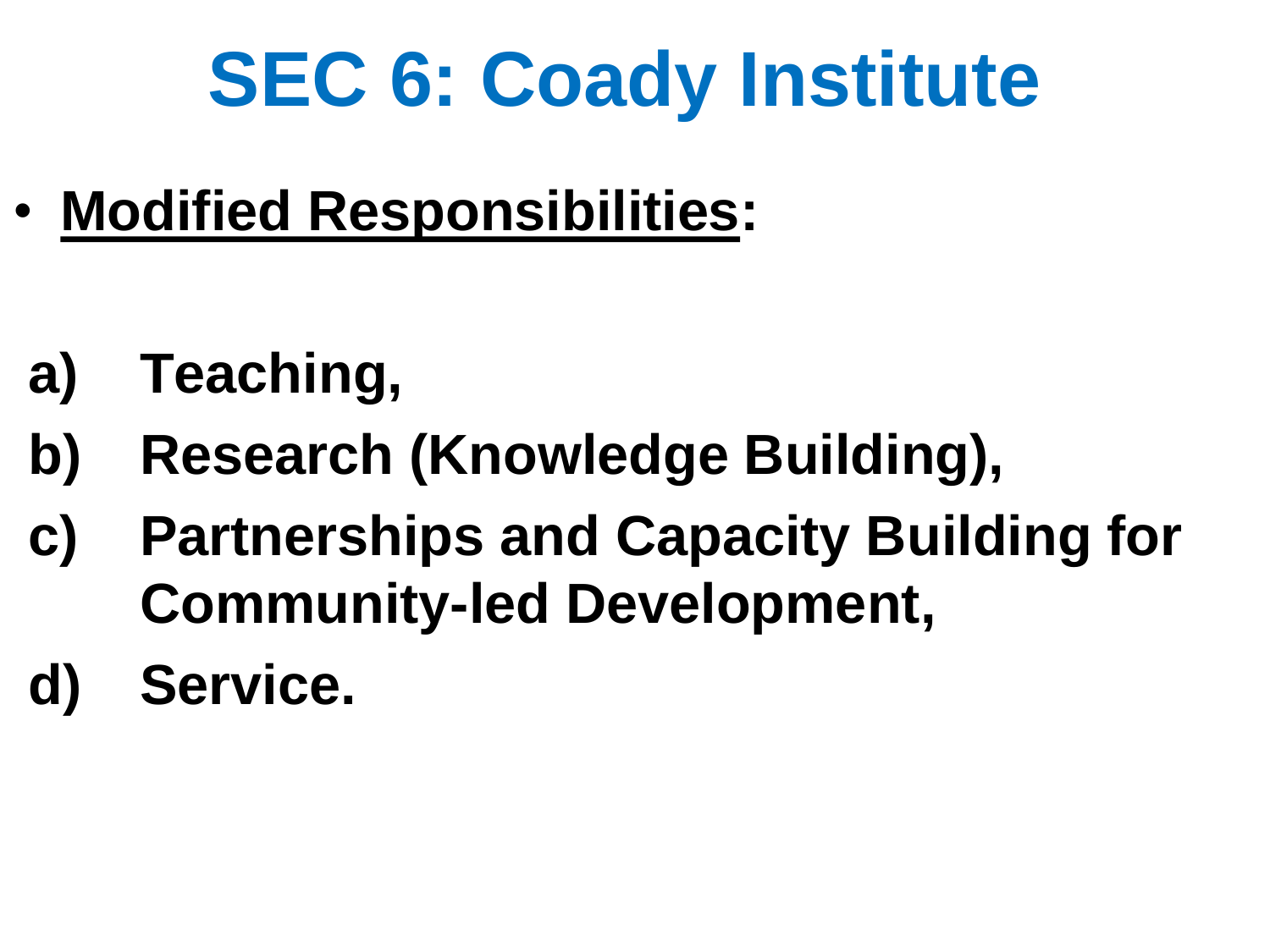• **Appointment of 2 members on Search Committees.**

• **New language on cross appointments between the Institute and Academic Depts.**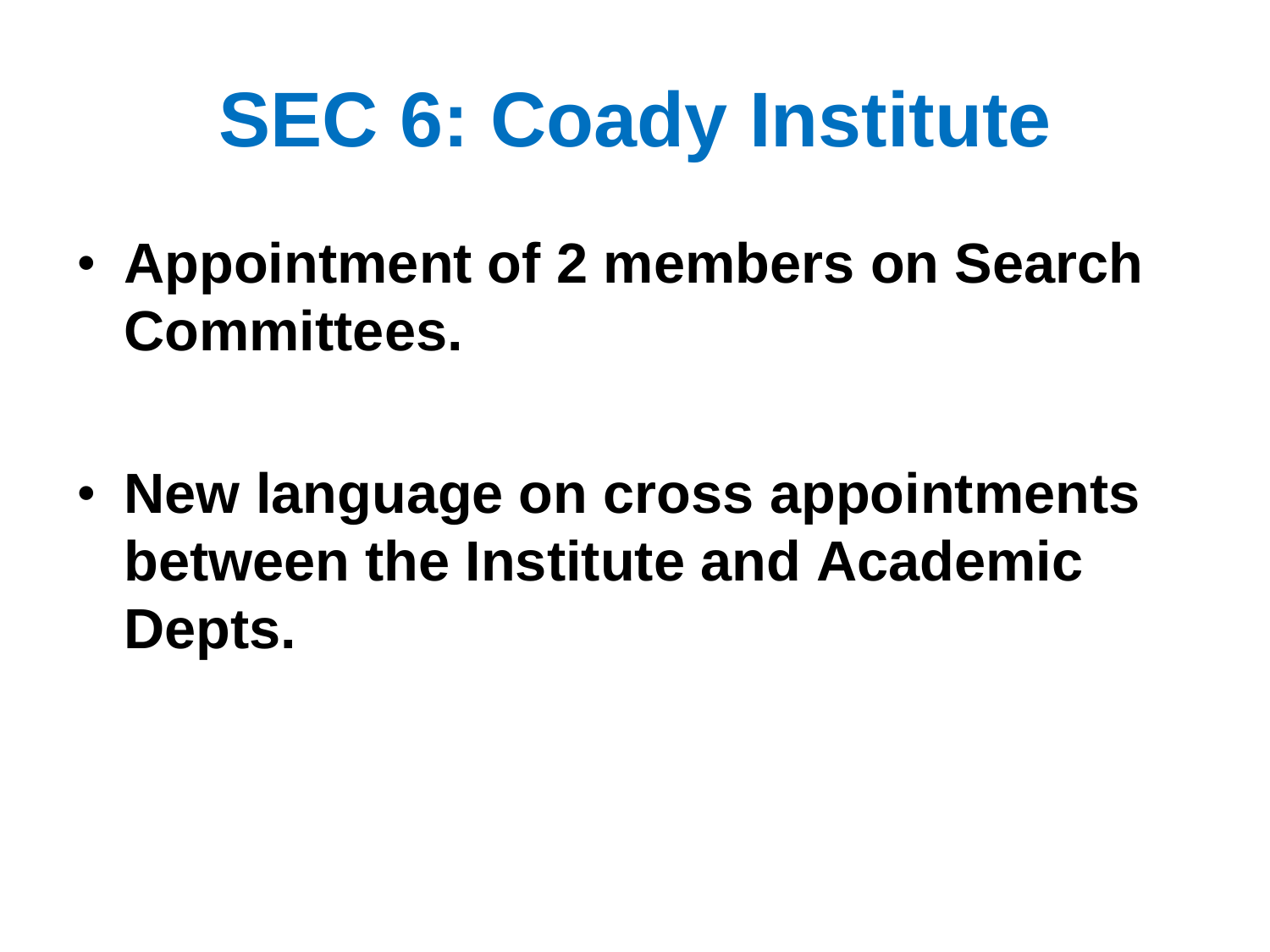**Clarification re: Rank Structure. Service over 20 yrs. equivalent to required academic credentials.**

**2 Coady members on Promotion Committee**

**Clarification and improvement re: performance evaluation.**

**Clarification re: workload planning and workload.**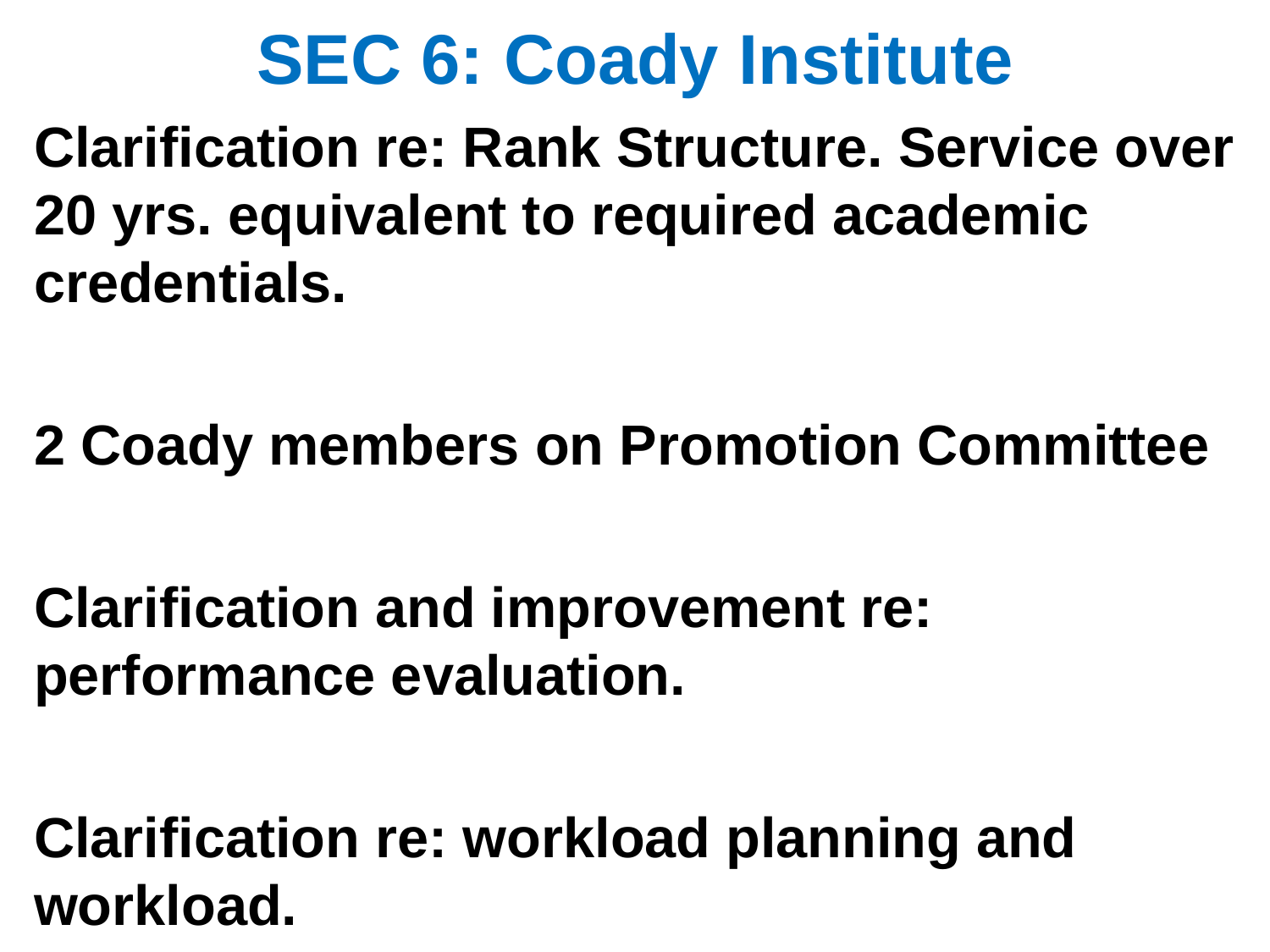## **SEC 5:Nurse Educators**

• **Clarification and language improvements.**

• **Introduction of a Clinical Placement Educator.**

• **Improvement in responsibilities language.**

• **Costs covered for license renewal with NSCN and cost of other requirements.**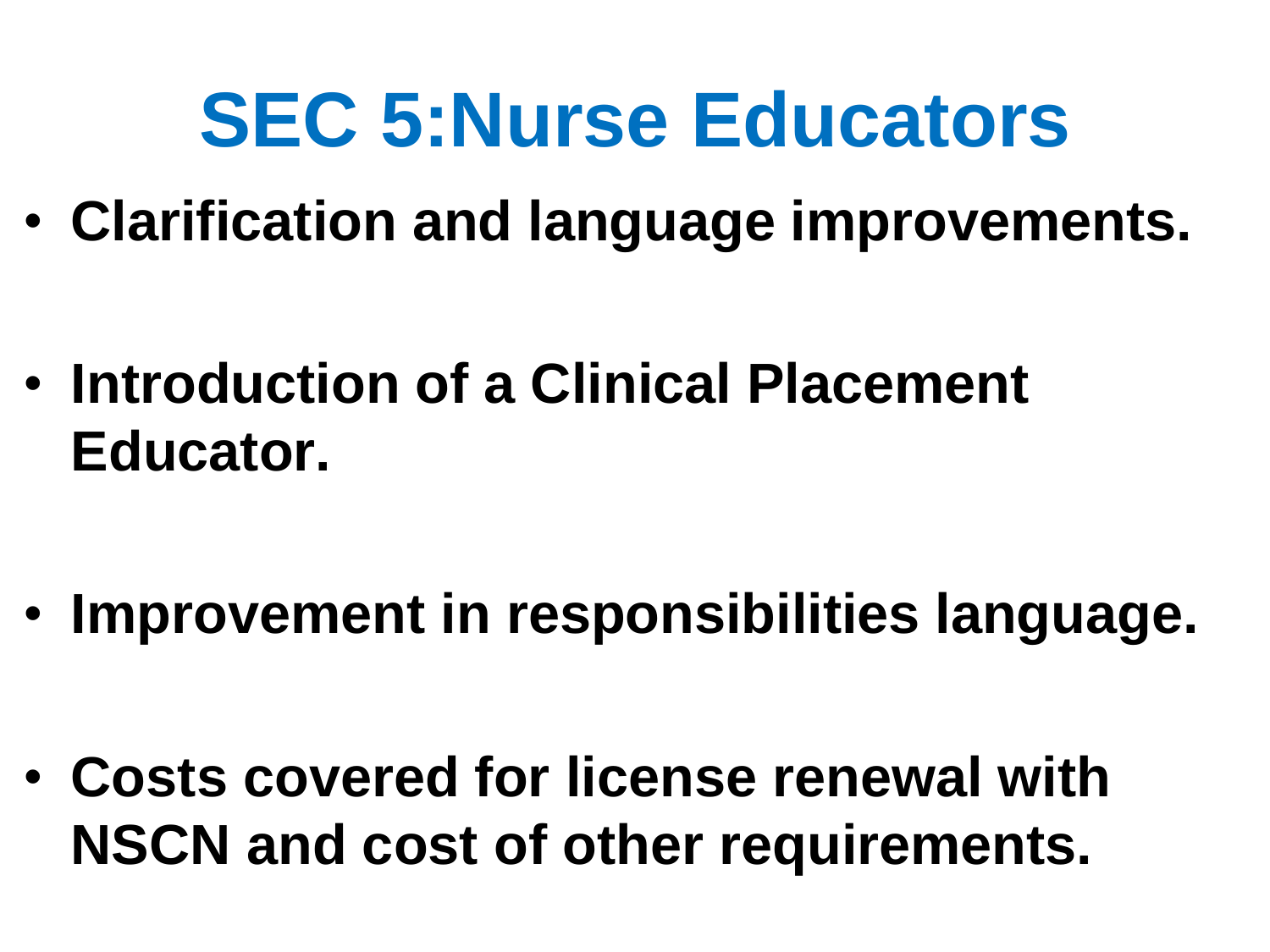### **SEC 5:Nurse Educators**

• **Overhaul of workload planning. Appendix detailing clinical applications and time requirements.**

• **Limits on the number of students per group.**

• **Maximum number of clinical groups/semester.** 

• **Mileage for travel clarified.**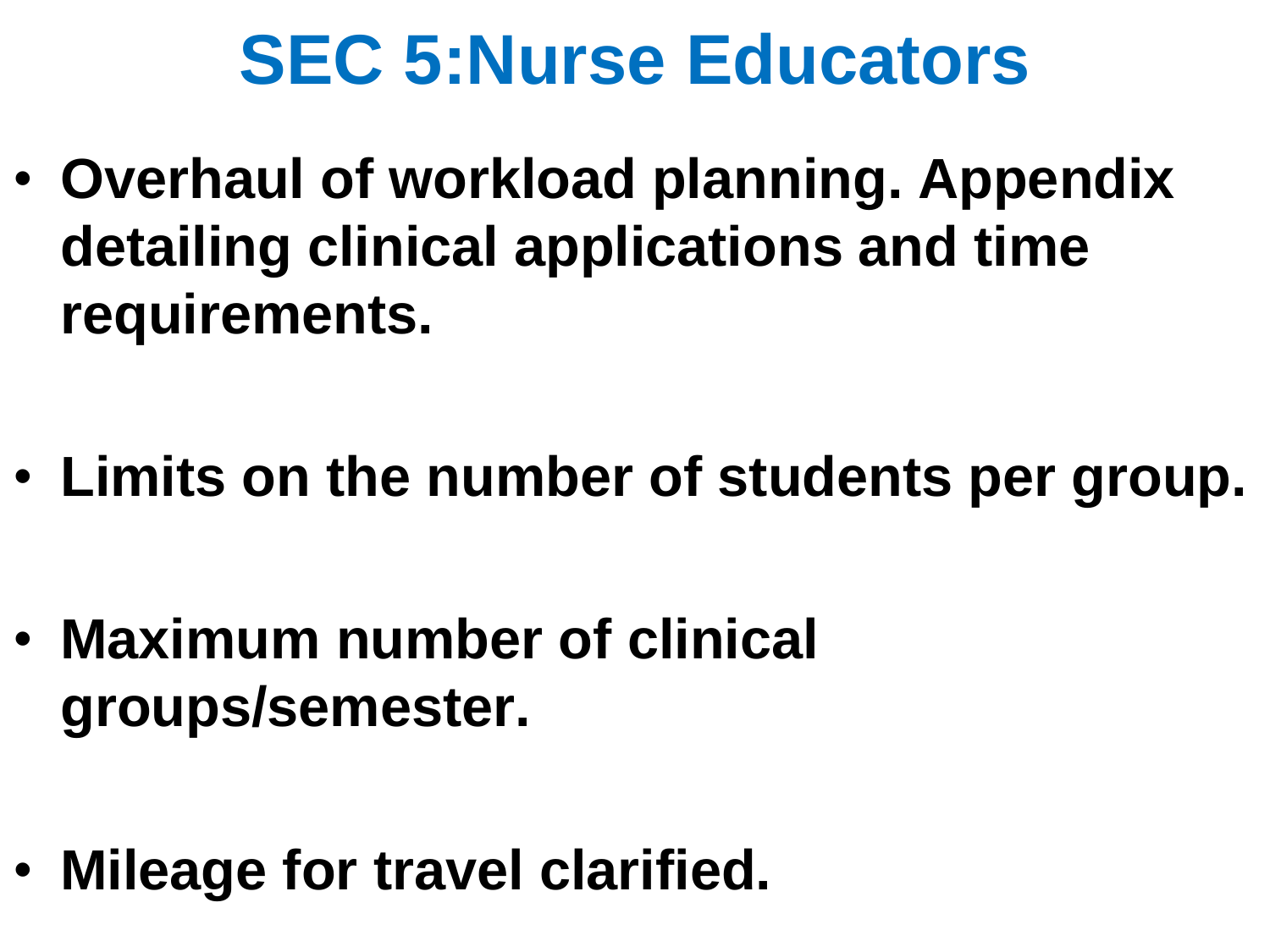## **SEC 4: Lab Instructors**

- **Language clarification**
- **Coverage for 1 pair of prescription safety glasses every 36 mos (if in lab with safety requirement).**

• **Flexible start dates: Aug 15th or closer to first day of class.**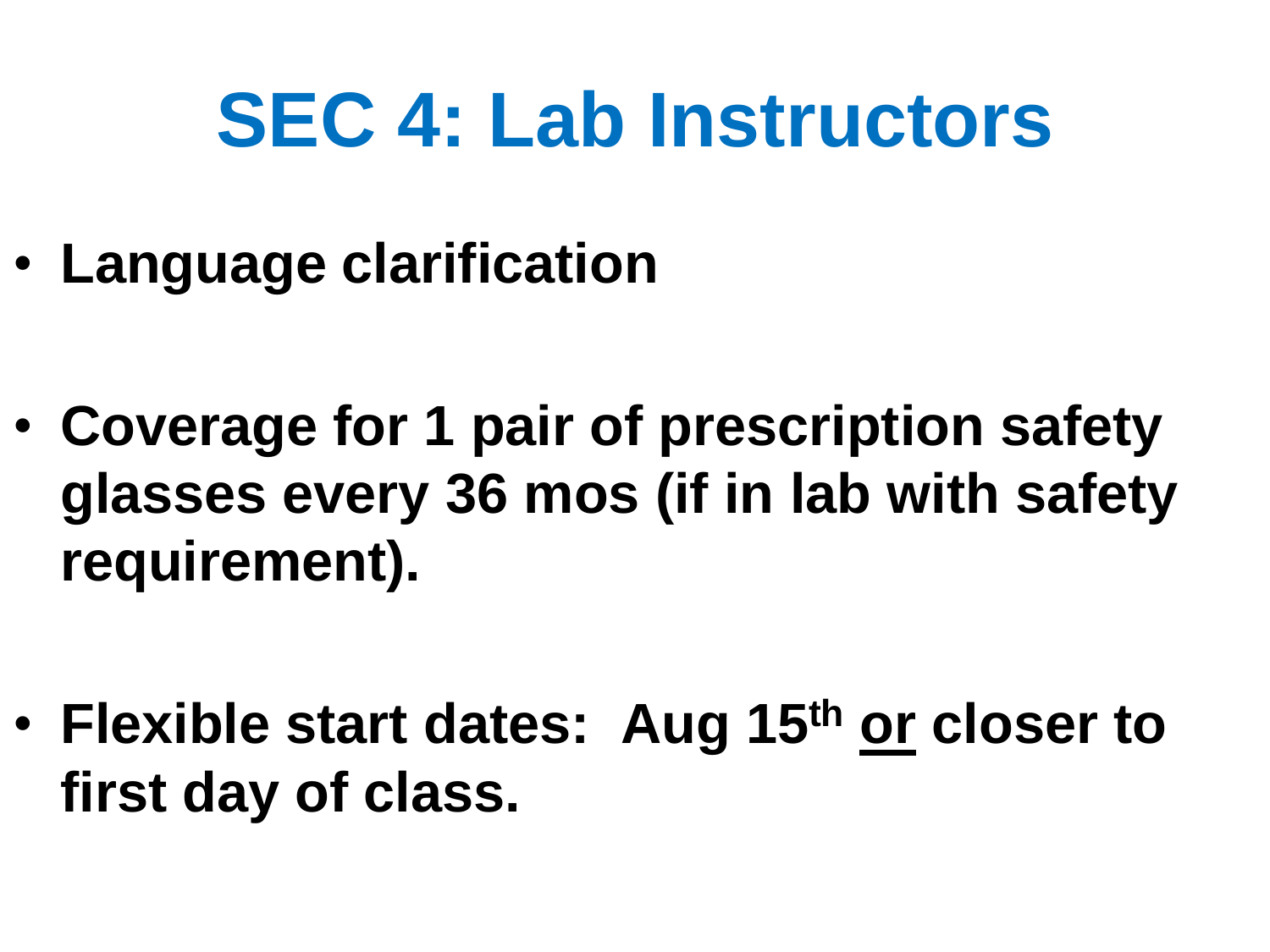## **SEC 4: Lab Instructors**

• **Overhaul of performance evaluation.**

• **3 consecutive positive reviews—reviewed every 5th year (vs. every 2nd year).**

• **Evaluation based on assigned duties outlined in CA.**

• **Max 15 hrs of lab instructing/week**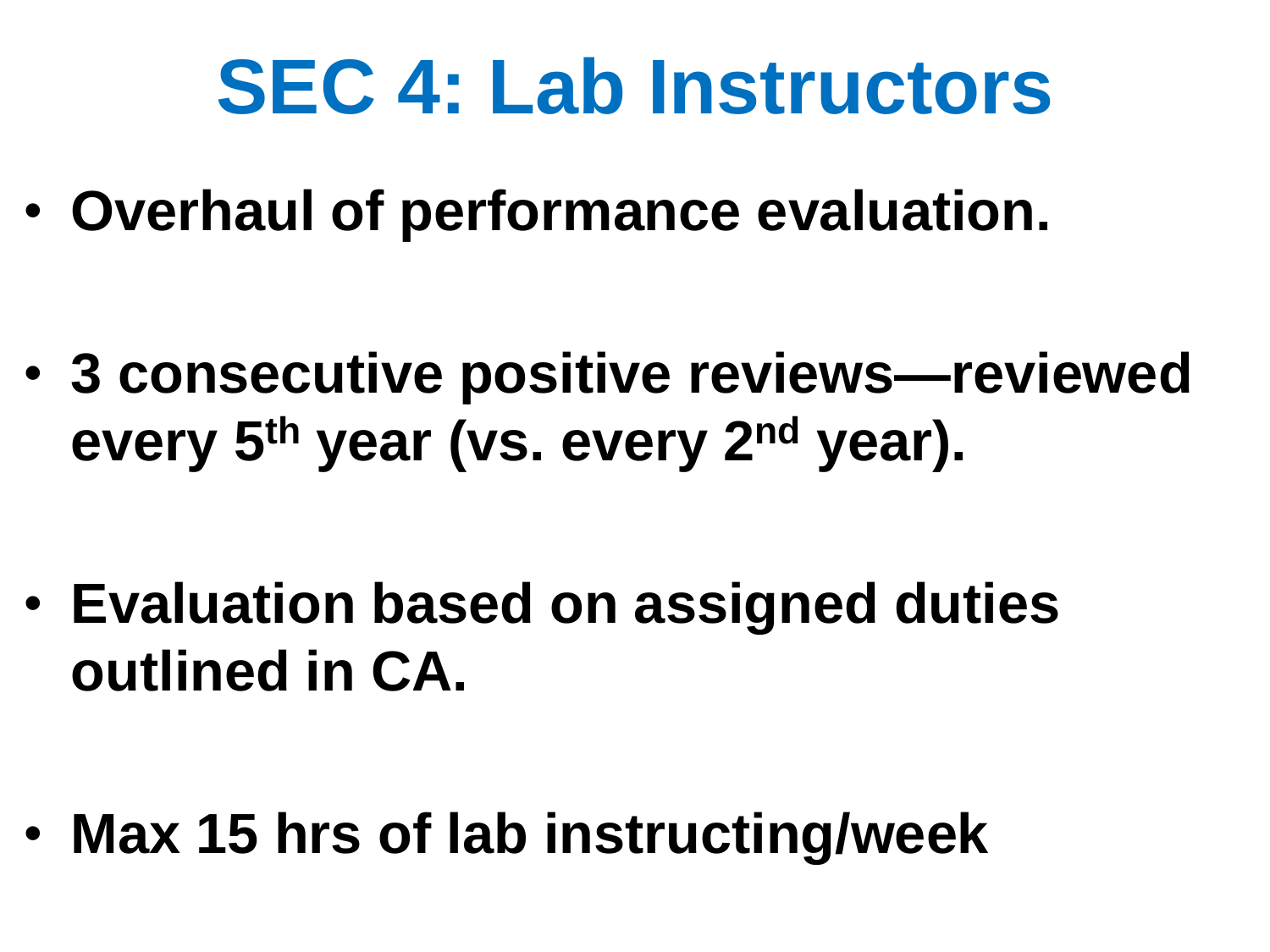## **SEC 4: Lab Instructors**

• **New financial compensation** 

• **Adjustment to steps (removal of bottoms steps, and addition of steps at SR rank).** *Example.*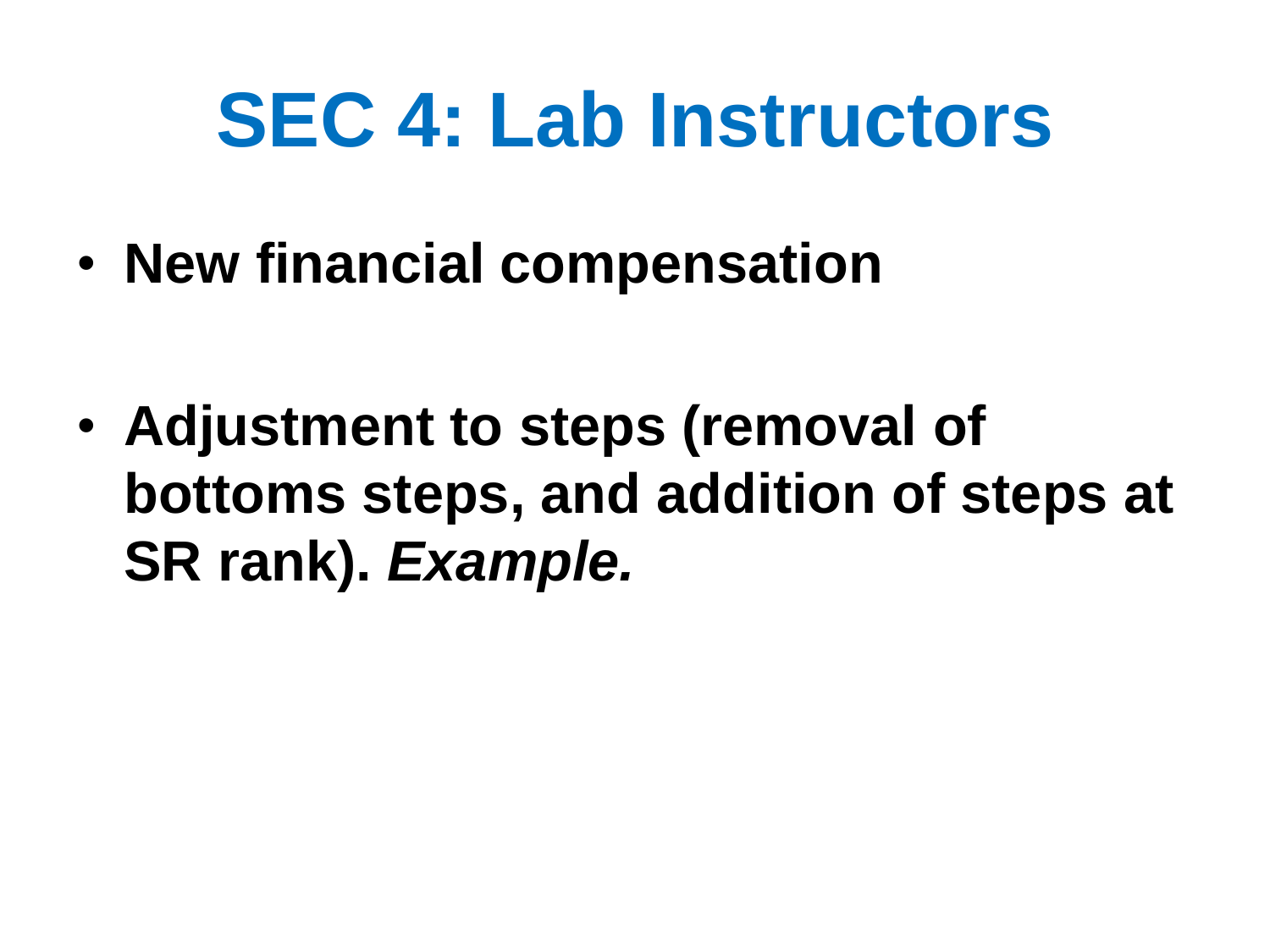## **SEC 3: Librarians**

• **Mirrors Faculty (SEC 2)**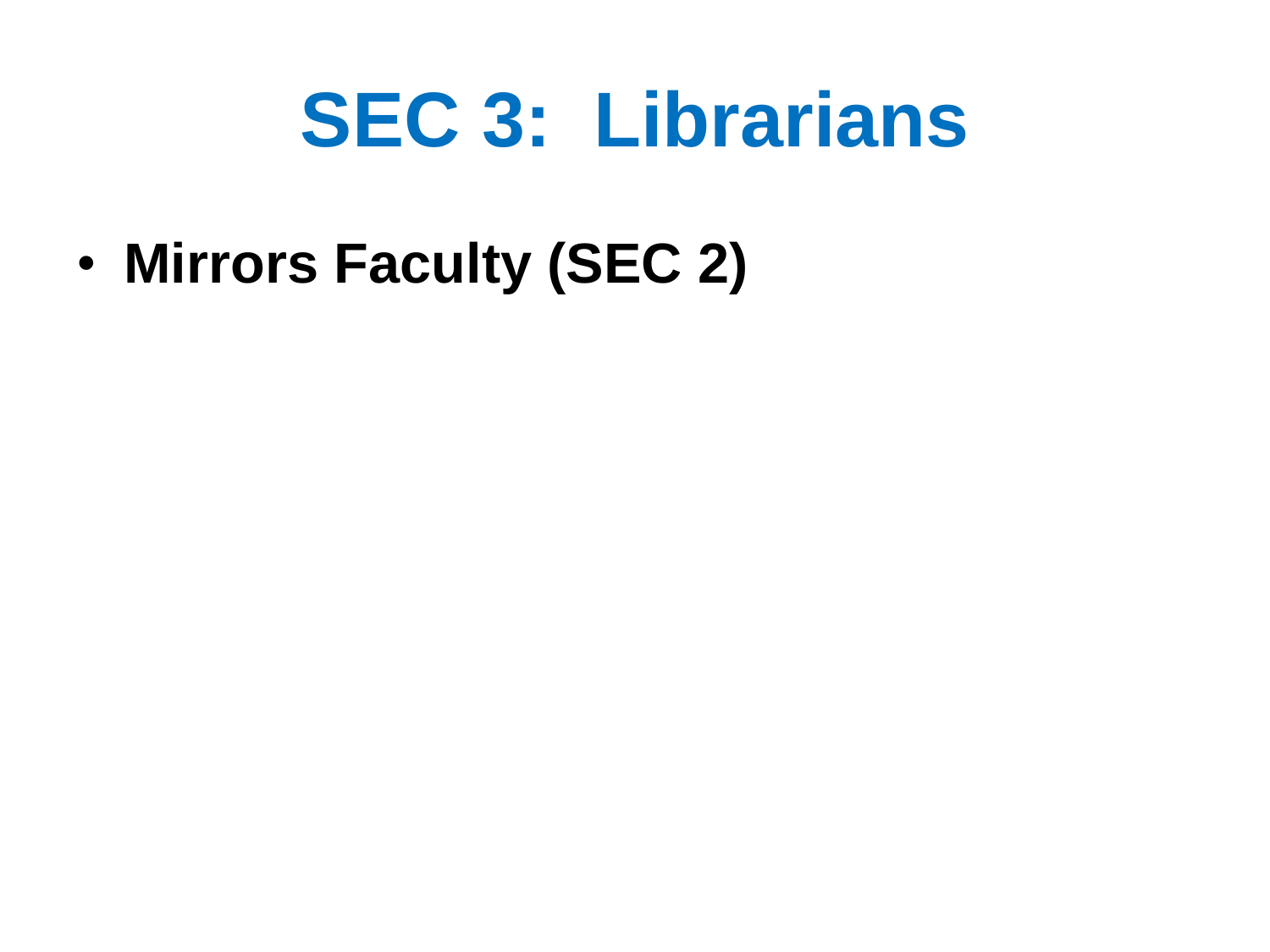

• **New SON structure (increased collegial governance)**

#### **CHAIR/COORDINATOR/DIRECTOR**

• **Review all course outlines (LOU)**

• **Attend C/C/D meetings once/3 year term or as needed if accredited.**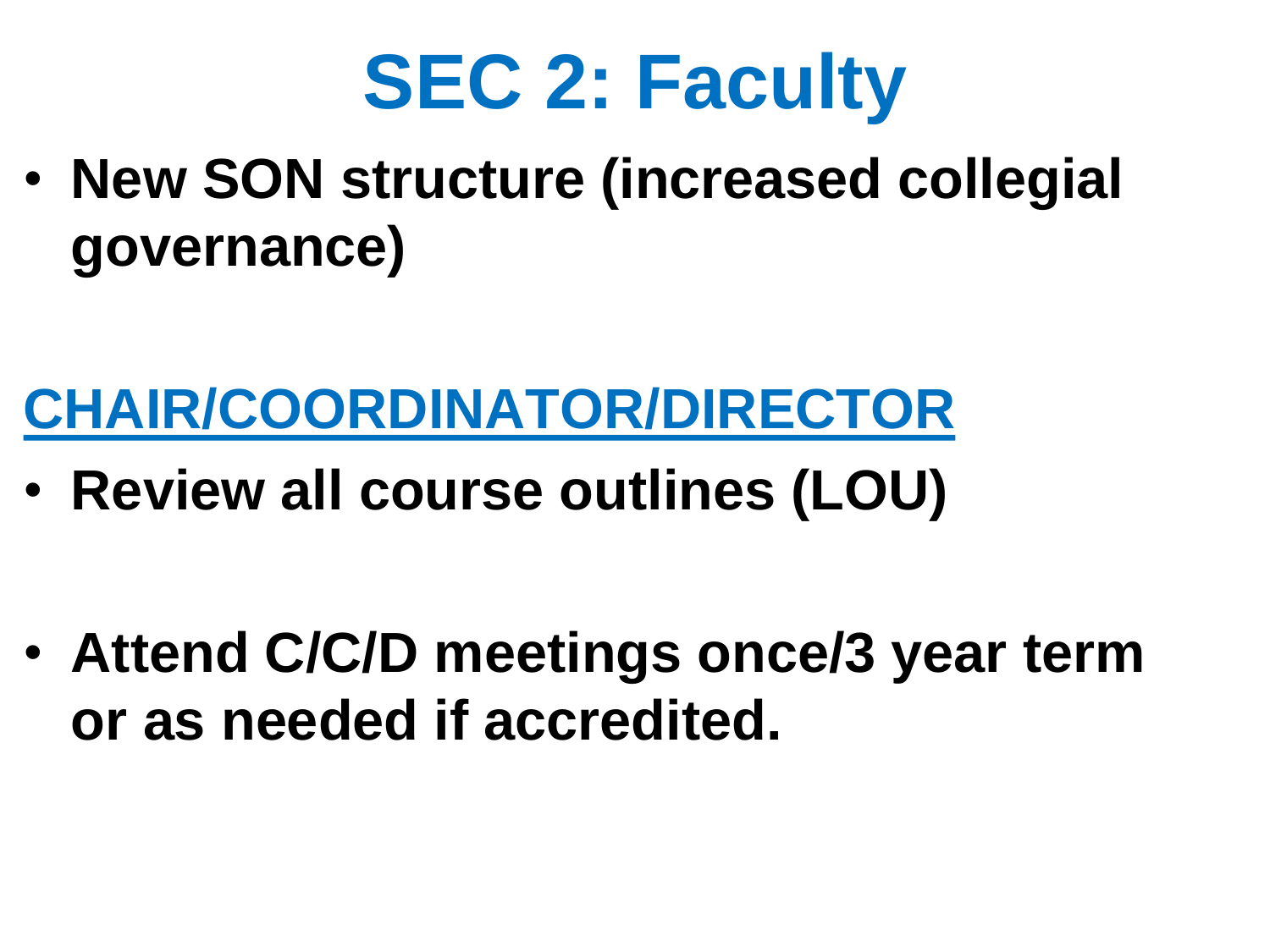### **Increase in Chair/Coordinator/Director Stipends**

- **\$1500 (\$1000)**
- **\$225 (\$150) / FT-Faculty**
- **\$115 (\$75) / FTE-Staff**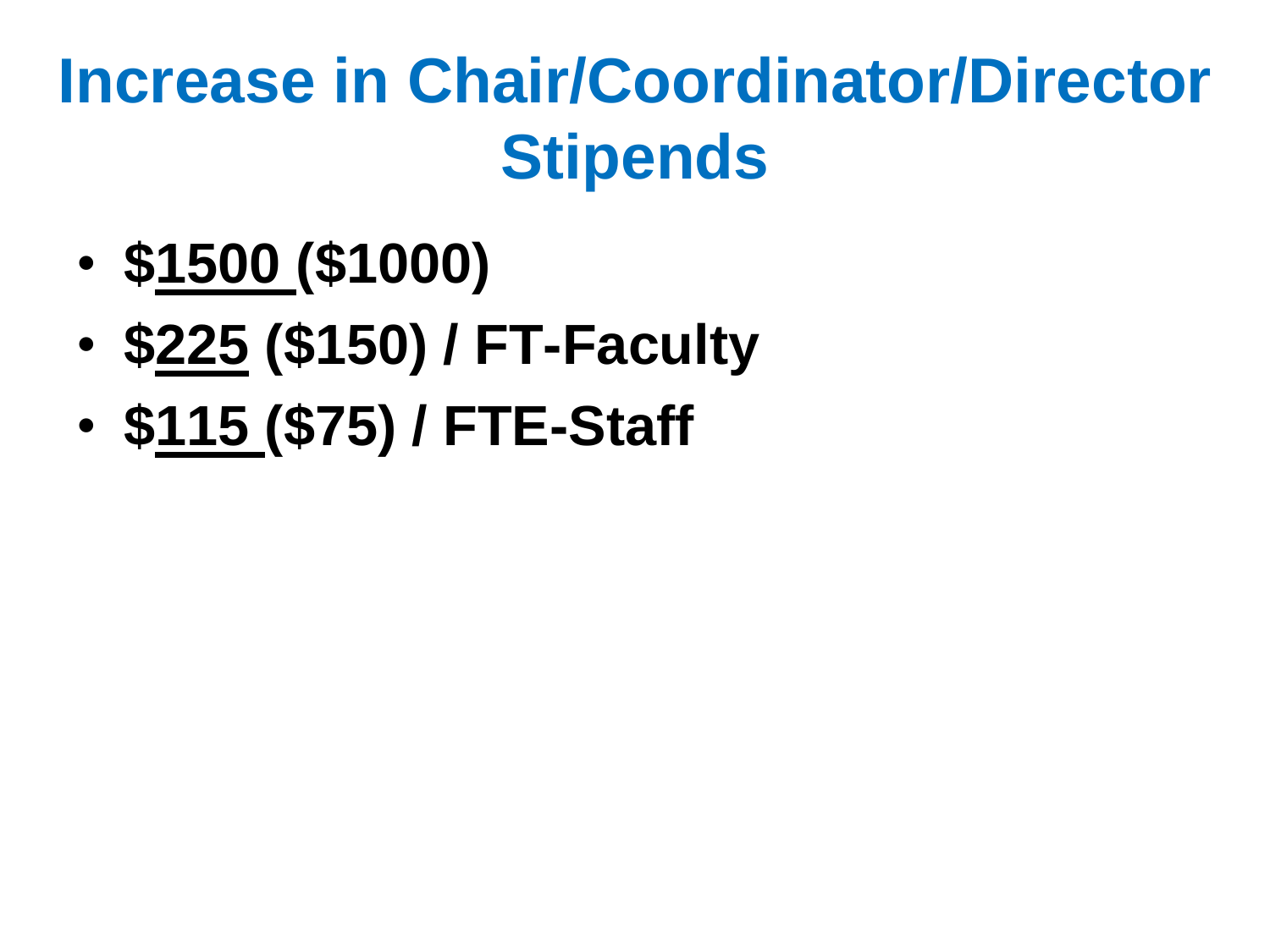# **"Automated" Scheduling**

- **MOU:3 year process in which both AUT and admin participate in a process of review and evaluation – address in next**  *Collective Agreement* **negotiation**
- **3 Appointed AUT members**
- **C/C/D will continue to schedule (including timeblocks)**
- **Emphasize not adverse to technology, rather this MOU emphasizes collegial process.**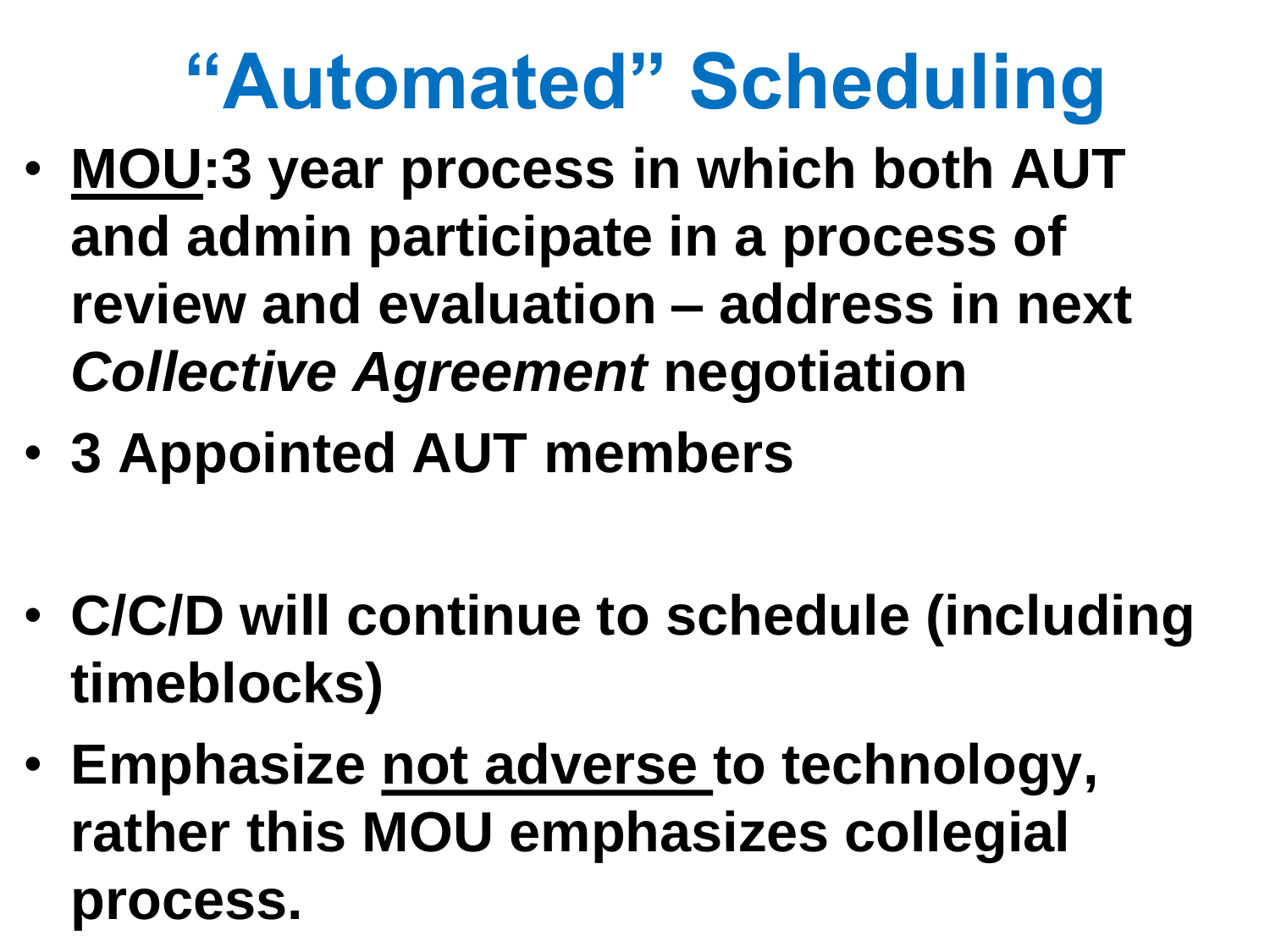

• **Interdisciplinary Tenure**

• **MOU re: Student Course Evaluations (bias).\*Senate Committee\***

• **Reduced teaching load for first 2 years of TT: 12 cr/year.**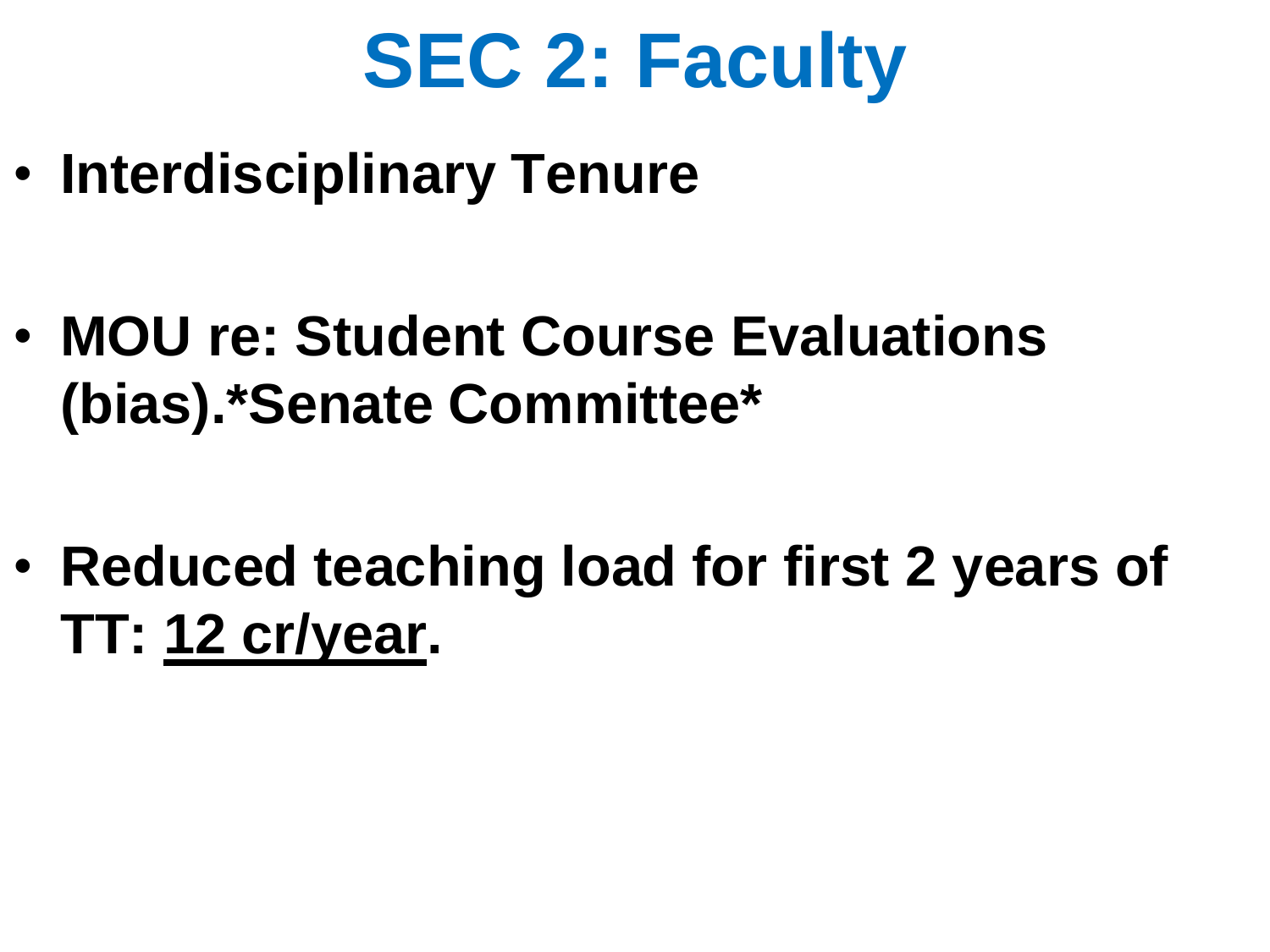# **SEC 2: Faculty**

• **Search Committees: equity, 2 candidates to campus.**

• **Research overhead, and IP language changes (streamlined).**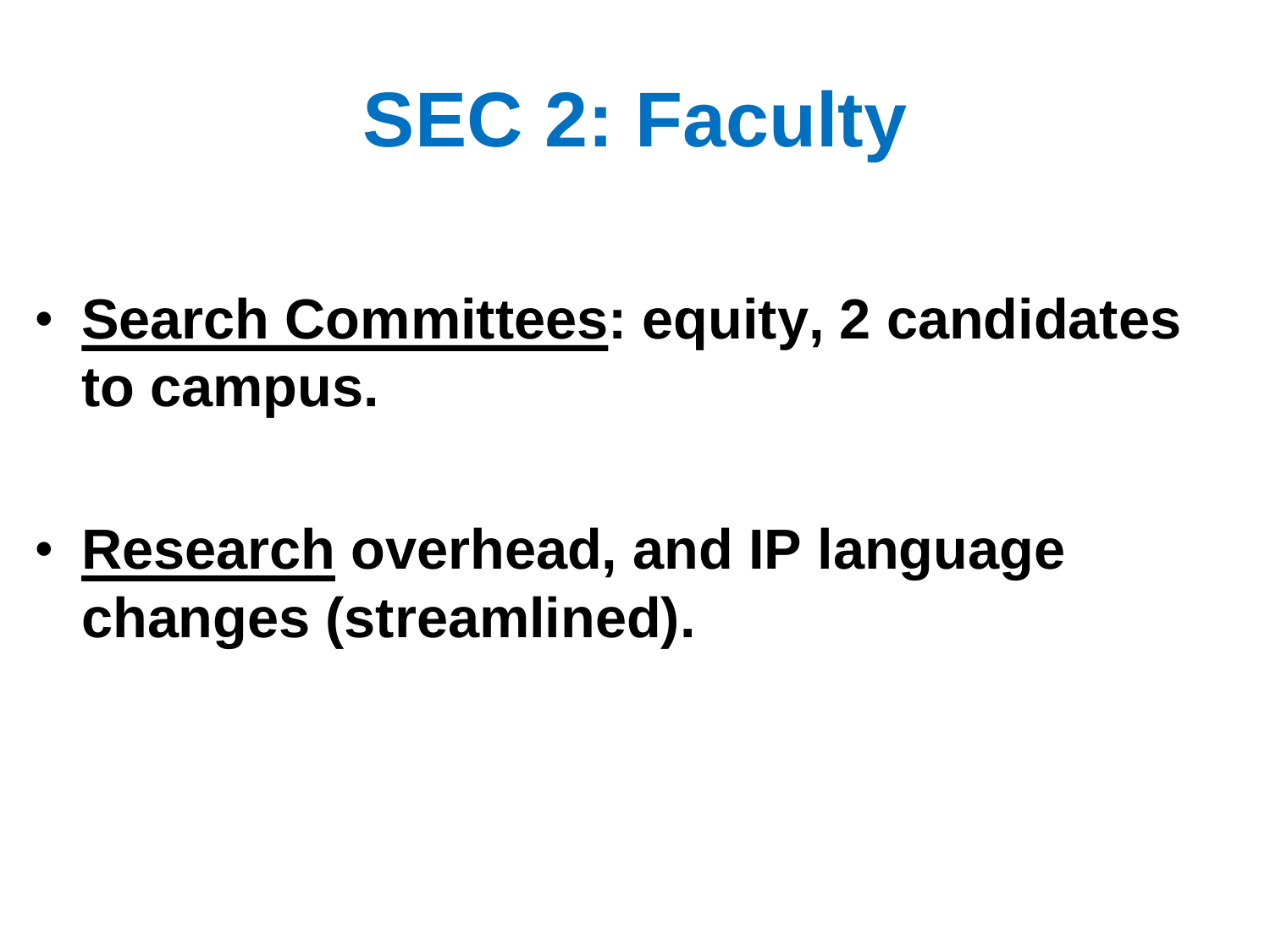

• **Improved Sabbatical language**

• **Clarification re: early promotion to Full.**

• **Dossier – electronic\***

• **Inclusion of Indigenous Scholarship.**

• **Normally, C/C/D not on RTC**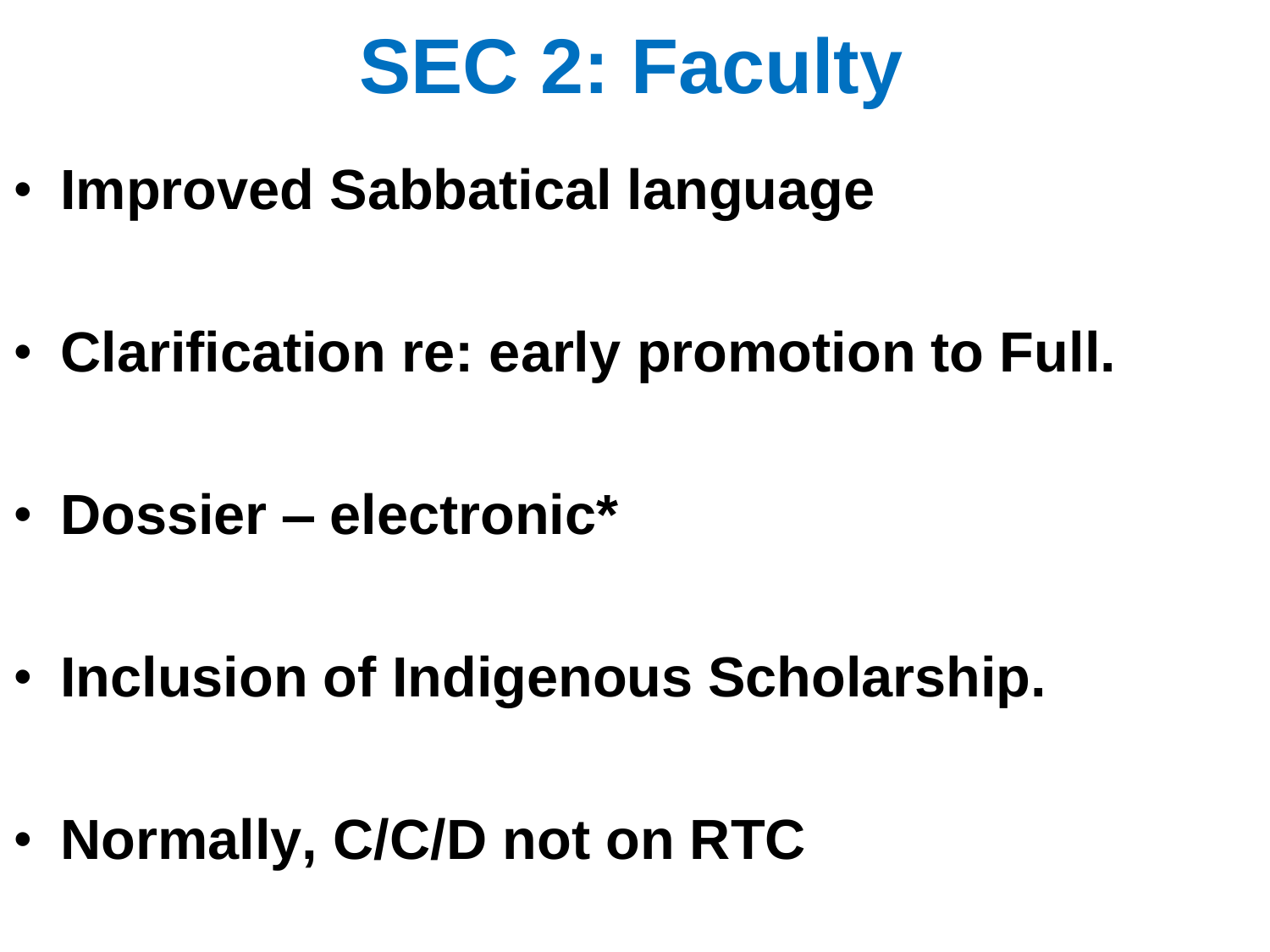

• **Course cancellation process.**

• **Increase honours deg. students supervision credit: 1/9. Opportunity to co-supervise & get credit.**

• **Increased URPTA annual budget.**

• **Increased Travel budget fund.**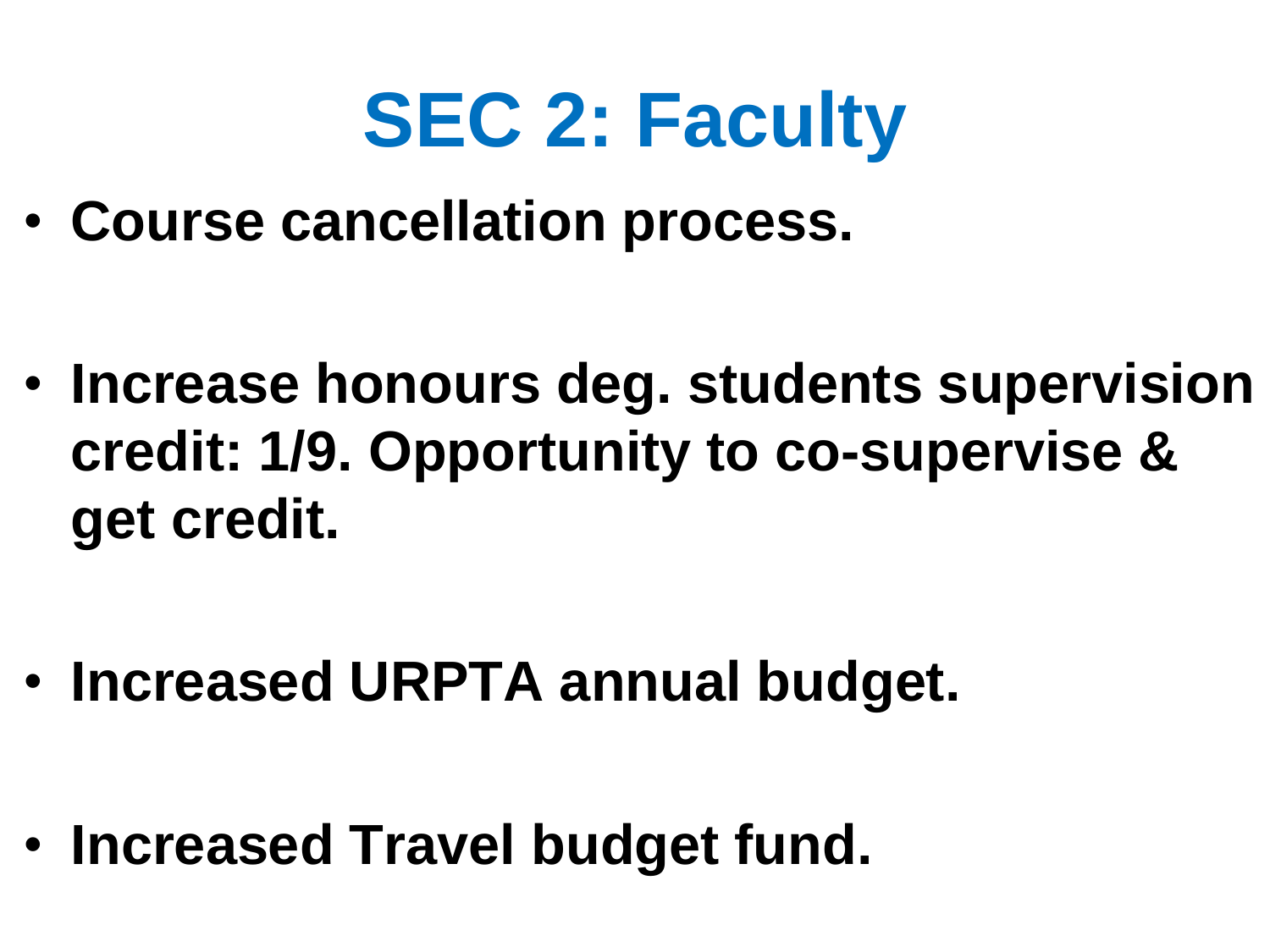# **SEC 2: P/T Faculty**

- **Language clean-up.**
- **Assignment indicated 90 days in advance.**
- **Health spending account increase.**
- **7.7% increase in year 1, maintained for 3 yrs.**
- **Increase stipend:**

**\$7000 (3cr) \$14000 (6cr), \$8400 (long standing service).**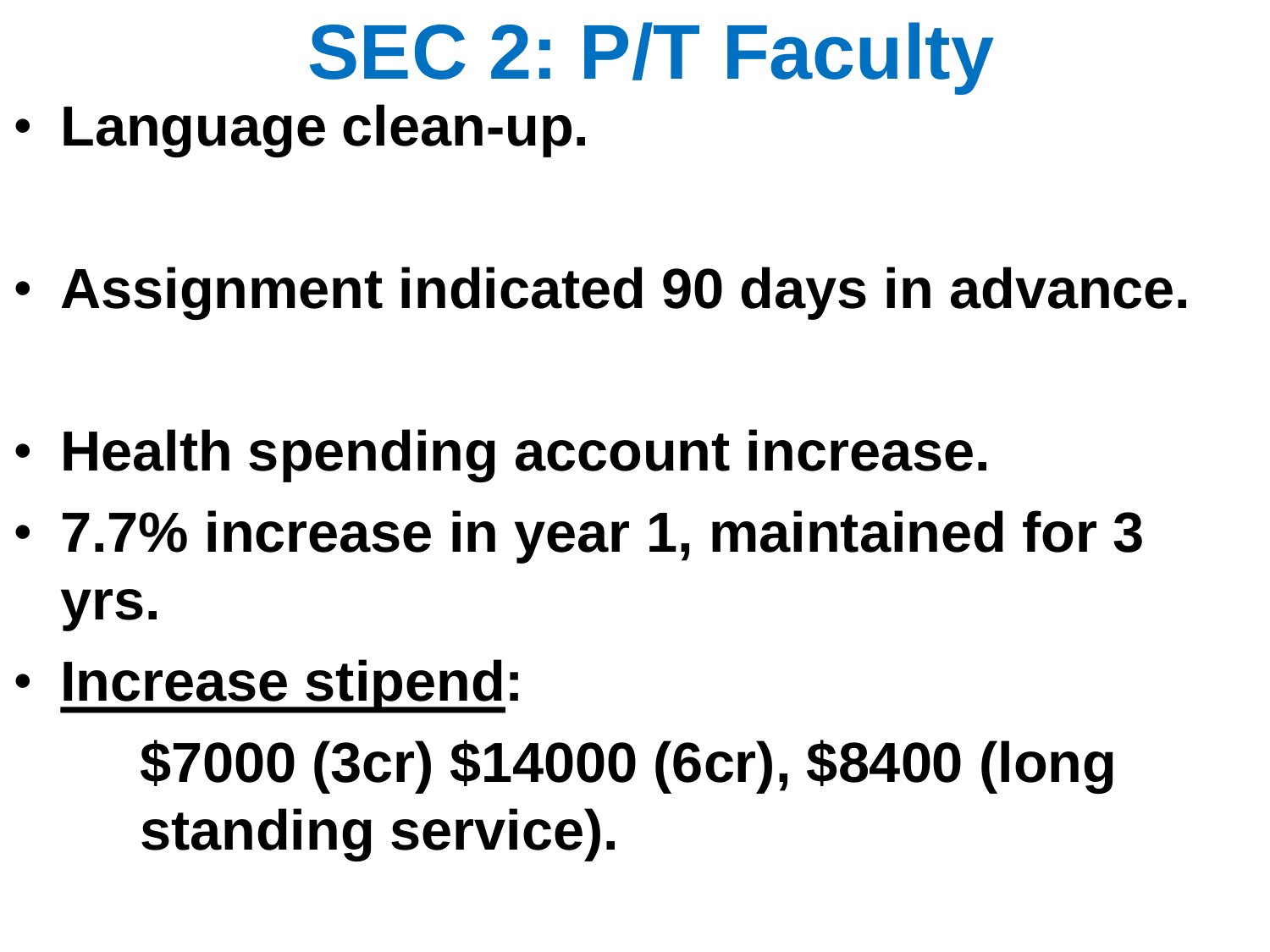

### **Economic Adjustment:**

**2019-2020: 1.6% 2020-2021: 1.6% 2021-2022: 1.75% Cumulative: 4.95%**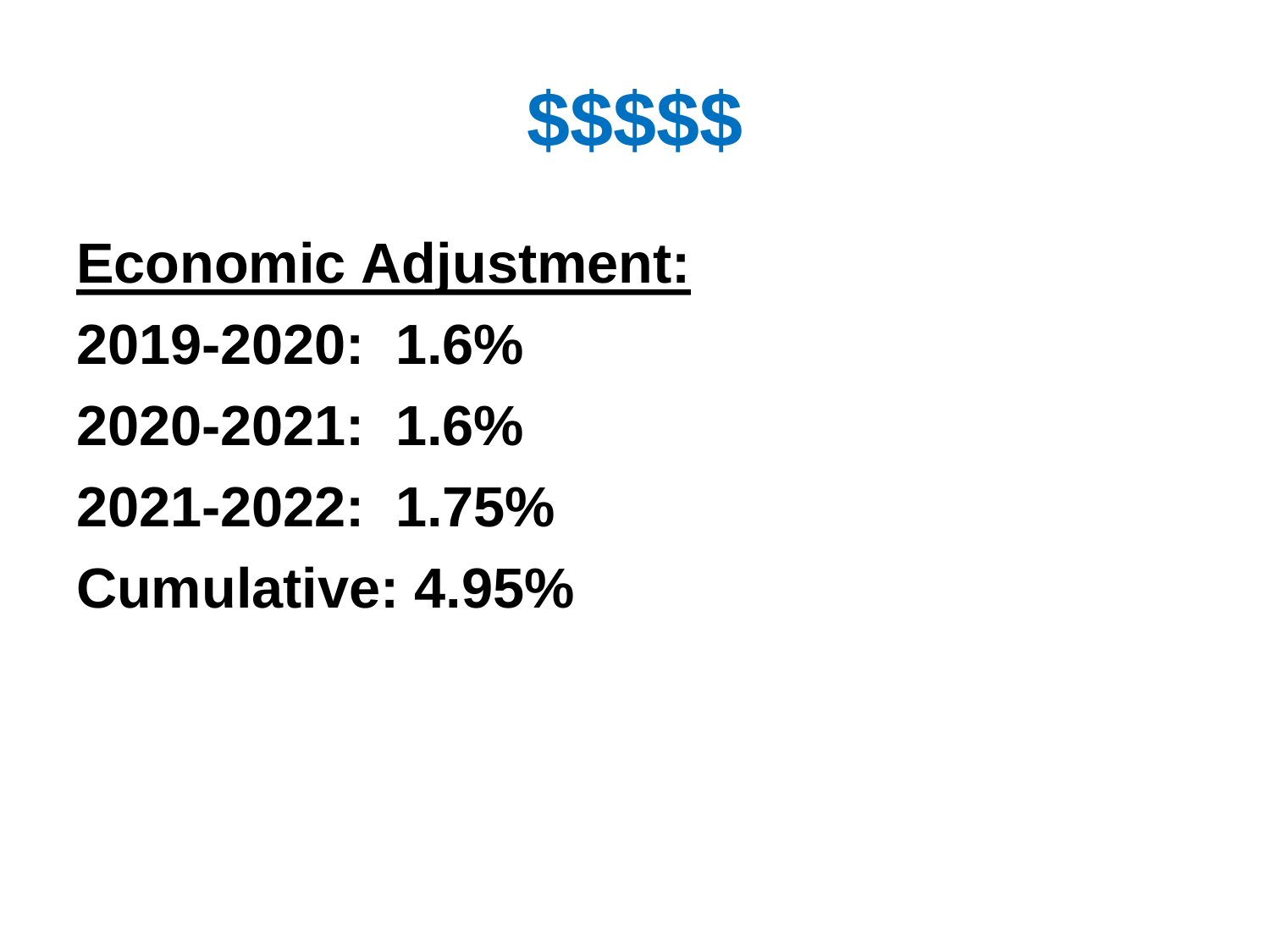# Examples

| <b>Economic Adjustment</b>                                          |        |         | 1.60%   | 1.60%   | 1.75%   | 4.95%     |  |  |
|---------------------------------------------------------------------|--------|---------|---------|---------|---------|-----------|--|--|
|                                                                     |        |         |         |         |         |           |  |  |
| <b>Faculty</b>                                                      |        | 2019    | 2020    | 2021    | 2022    | 2019-2022 |  |  |
| Associate                                                           | Step 6 | 101,399 | 103,021 | 104,670 | 106,501 |           |  |  |
|                                                                     | Step 7 | 104,117 | 105,783 | 107,475 | 109,356 |           |  |  |
|                                                                     | Step 8 | 106,836 | 108,545 | 110,282 | 112,212 |           |  |  |
|                                                                     | Step 9 | 109,555 | 111,308 | 113,089 | 115,068 |           |  |  |
|                                                                     |        |         |         |         |         |           |  |  |
| <b>Nurse Educator</b>                                               |        | 2019    | 2020    | 2021    | 2022    |           |  |  |
|                                                                     | Step 4 | 84,220  | 85,568  | 86,937  | 88,458  |           |  |  |
|                                                                     | Step 5 | 86,111  | 87,489  | 88,889  | 90,444  |           |  |  |
|                                                                     | Step 6 | 88,022  | 89,430  | 90,861  | 92,451  |           |  |  |
|                                                                     | Step 7 | 89,894  | 91,332  | 92,794  | 94,418  |           |  |  |
| Note: Inclues Economic Adjustment and Progression Through the Ranks |        |         |         |         |         |           |  |  |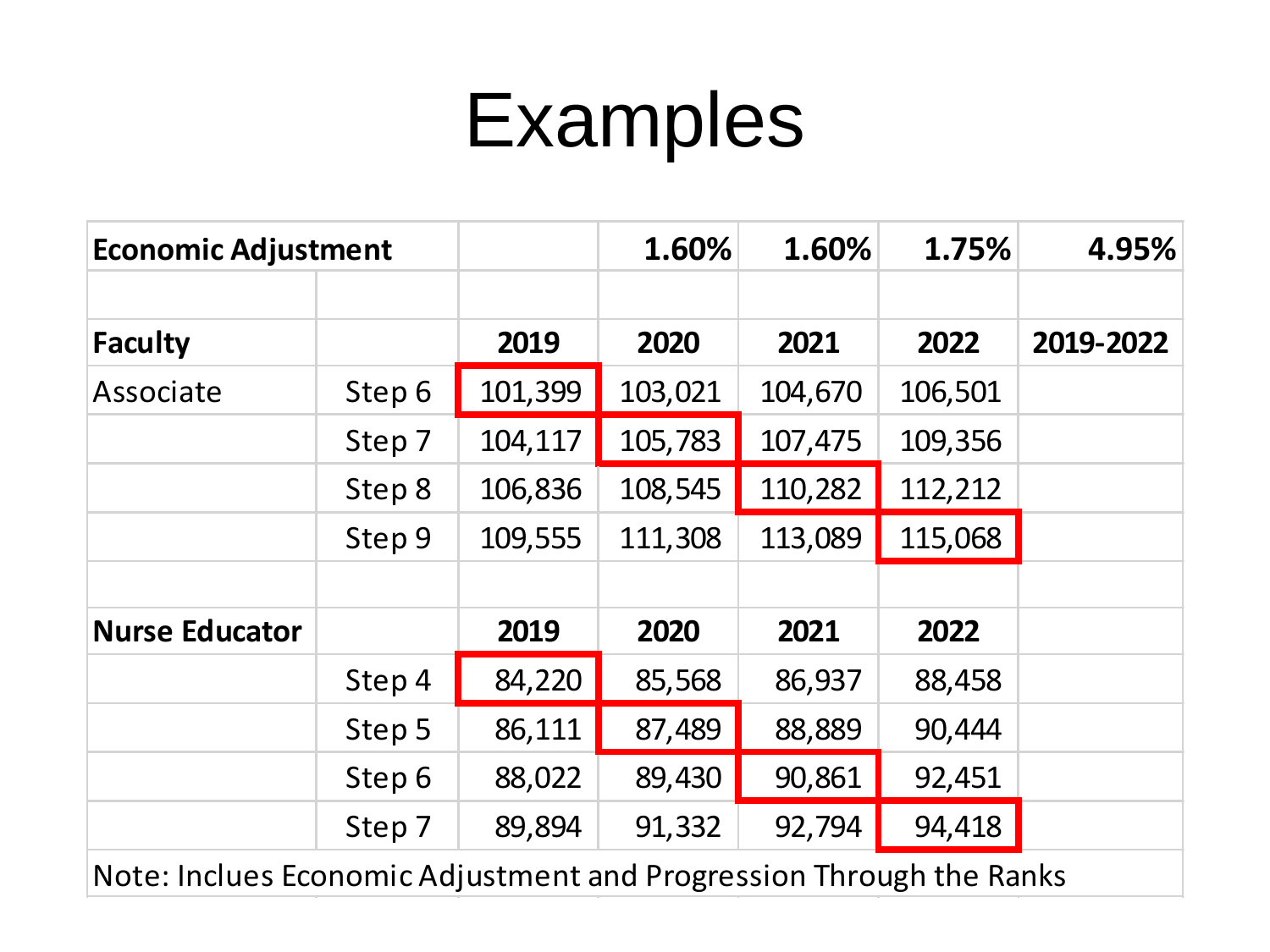# Lab Instructor Example

| Lab Instructor                                                             |              | 2019   | 2020   | 2021   | 2022   |  |  |  |
|----------------------------------------------------------------------------|--------------|--------|--------|--------|--------|--|--|--|
|                                                                            | Step 6 old   | 54,988 | 57,312 | 58,229 | 59,248 |  |  |  |
|                                                                            | Step 7 (old) | 56,409 | 57,312 | 58,229 | 59,248 |  |  |  |
|                                                                            | Step 7 (new) | 57,831 | 58,756 | 59,696 | 60,741 |  |  |  |
|                                                                            | Step 8       | 59,252 | 60,200 | 61,163 | 62,234 |  |  |  |
|                                                                            | Step 9       | 60,674 | 61,645 | 62,631 | 63,727 |  |  |  |
| Removal of Two Steps from bottom of both Lab Instructor and Sr. Instructor |              |        |        |        |        |  |  |  |
| Move up one step in addition to step for progression through rank          |              |        |        |        |        |  |  |  |
| Add three steps to top of Sr. Lab Instructor                               |              |        |        |        |        |  |  |  |
| Includes Economic Adjustment and Progression through Rank                  |              |        |        |        |        |  |  |  |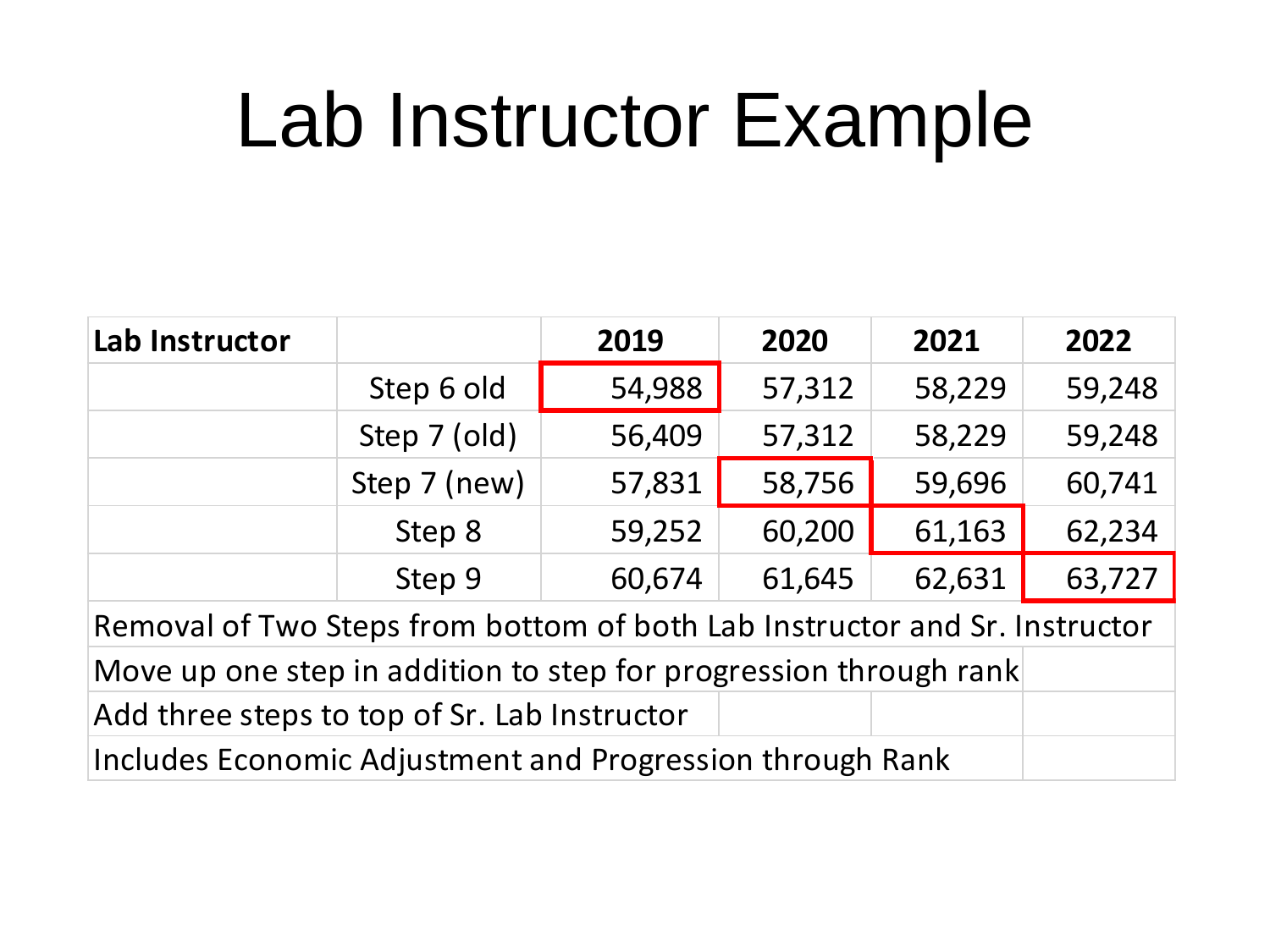## **Questions**

• Please email: [cweaving@stfx.ca](mailto:cweaving@stfx.ca)

• If you require additional information on any aspect of the presentation.